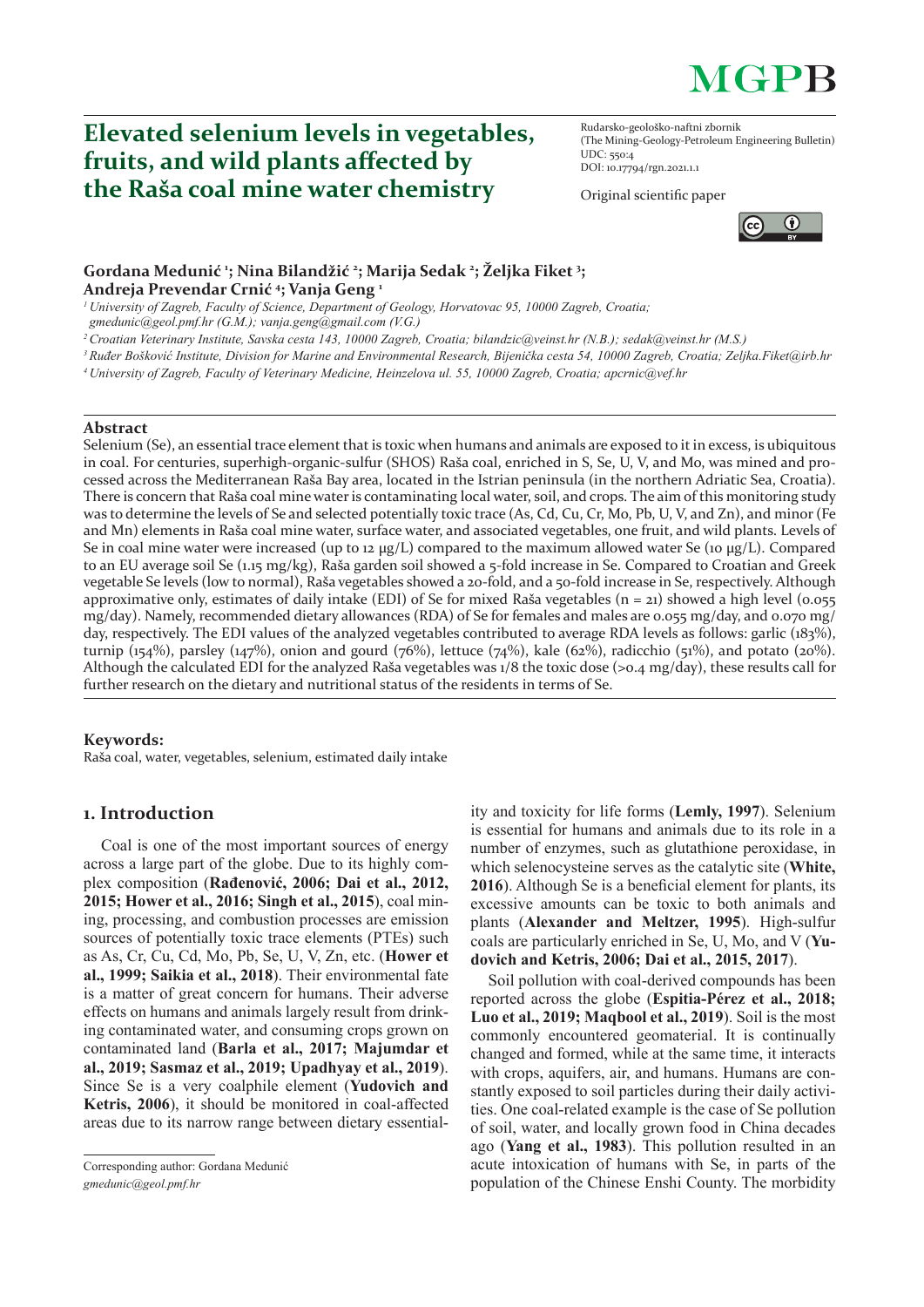rate was almost 50% among 248 inhabitants of the five most heavily affected villages during 1961-1964. This geomedical problem was interpreted by processes of weathering of the local coal enriched in Se, and the Se uptake by crops consumed by villagers (**Yang et al., 1983**). The average concentration of Se in the earth's crust is 0.1 mg/kg (**James and Shupe, 1984**). Plants vary significantly in their ability to accumulate Se from the soil, and even different species of plants growing in the same area contain non-uniform amounts of Se (**James and Shupe, 1984**). Selenium levels in cultivated crops, grains, and native grasses grown on seleniferous soils are usually less than 20 mg/kg dry weight (d.w.). Poisoning is most common in grazing animals such as cattle, sheep, and horses, which may forage on seleniferous grasses or shrubs, and one of the consequences is reduced animal reproduction (**James and Shupe, 1984**).

Upon exposure, Se is incorporated into human as well as animal enzymes which regulate normal body processes. Chronic exposure to Se results in a condition in livestock known as alkali disease, characterized by a lack of vitality, anemia, stiffness of joints, deformed and sloughed hoofs, a roughened hair coat and lameness. Chronic toxicity studies have shown that dietary items containing 5 mg/kg d.w. or more of Se result in chronic toxicity in laboratory animals (**Koller and Exon, 1986**). The pharmacokinetics and biochemical actions of Se are comparable for humans and animals. Symptoms of selenosis for humans are hair loss, brittle, thickened and stratified nails, garlic breath and skin, red, swollen skin of hands and feet that may blister or even ulcerate, excessive tooth decay and abnormalities of the nervous system inclusive of numbness, convulsions, and paralysis (**Koller and Exon, 1986**). The daily intake of Se varies considerably between countries and regions of countries largely owing to the variability of the Se content of plant foods (and hence of animal forage) from one part of the world to another (**Rayman, 2008**). Overt Se toxicity in humans is far less widespread than Se deficiency; chronic exposure to high levels of Se has been observed in several populations in seleniferous areas such as the northern great plains of the USA, parts of Venezuela and Colombia, and the Chinese Enshy county (**Rayman, 2008**). Low or deficient Se intakes are found in Eastern European countries, and parts of China (**Rayman, 2008**). For example, in eastern Croatia, low Se concentrations in agricultural soils and the occurrence of deficiency disorders in animals were reflected by an inadequate daily intake of Se (0.027 mg/day) which was 61% of the recommended optimal values (**Klapec et al., 1998**).

In Croatia, a special class of coal, known as superhigh-organic-sulfur (SHOS) Raša coal, was mined across the Raša town county (see **Figure 1**) for centuries (**Medunić et al., 2020a**). Its exploitation ceased in 1999, and 4.4 Mt of coal remains underground. Coal research in Croatia is quite scarce as the coal mining industry (SHOS Raša coal) ceased altogether 20 years ago. Coal

studies have been mainly focused on the detrimental consequences of SHOS Raša coal mining and combustion on the local environment (**Medunić et al., 2016, 2018, 2019, 2020a, b**). The local bedrock is composed of karst, overlain by a thin layer of terra rossa soil. Raša coal combustion resulted in soil pollution with sulfur, PTEs, and organic compounds (**Medunić et al., 2016; Dvoršćak et al., 2019**), and specific distribution patterns of rare earth elements in soil (**Fiket et al., 2016**). Following the closure of underground coal mine shafts, their voids were filled with groundwater, which has been discharged directly into local streams ever since (see **Figure 1**). **Medunić et al. (2018)** found increased levels of PTEs, especially Se, in surface fresh- as well as seawater, stream and submarine sediment, soil, and locally grown lettuce and potato samples. Arguably, the local environment has been affected by the leaching of Raša coal, induced by the circulation of groundwater (**Medunić et al., 2020a, b**). The process is facilitated in the karstic and seawater environments, characterized by oxidative and alkaline conditions, which contribute to the mobilization of Se (**Dreher and Finkelman, 1992**).

Herewith, the overall objectives of this monitoring study were to determine levels of Se and selected PTEs in the Raša town environment, in order to alert local authorities to initiate cleanup activities in the foreseeable future. Namely, Raša coal mine discharges and surface water were newly sampled to see whether their chemistry was comparable with previous sampling campaigns conducted in 2017/18 (**Medunić et al., 2018**). Compared to the 2017/18 campaigns, garden soil was sampled together with much more available vegetables; i.e. kale, turnip, gourd, onion, radicchio, parsley, and garlic for the first time, while lettuce and potato for the second time. Wild plants, elderberry, nettle, and yarrow, and fruits (figs) were sampled and analysed for the first time. Due to financial restraints, only a limited number of edible items were collected, and therefore data analysis had no statistical significance. Hereby, the estimated daily intake (EDI) of Se, calculated by using Croatian average consumption values of the analyzed vegetables, should be taken as an approximative (general) measure only.

#### **2. Materials and methods**

#### *2.1. Sampling and sample preparation*

The study area's local as well as regional characteristics in terms of geology, pedology, geography, and climate are presented elsewhere (**Durn et al., 1999**). Three sampling campaigns were conducted in the closely located former coal-mining towns Krapan and Raša, connected with the Krapan stream (see **Figure 1**). Along its right bank, three private gardens (Krapan:  $n = 2$ , and Raša:  $n = 1$ ) were selected for the sampling of topsoil (down to a depth of 10 cm), which was red to brown colored clay-loam soil. Local residents have different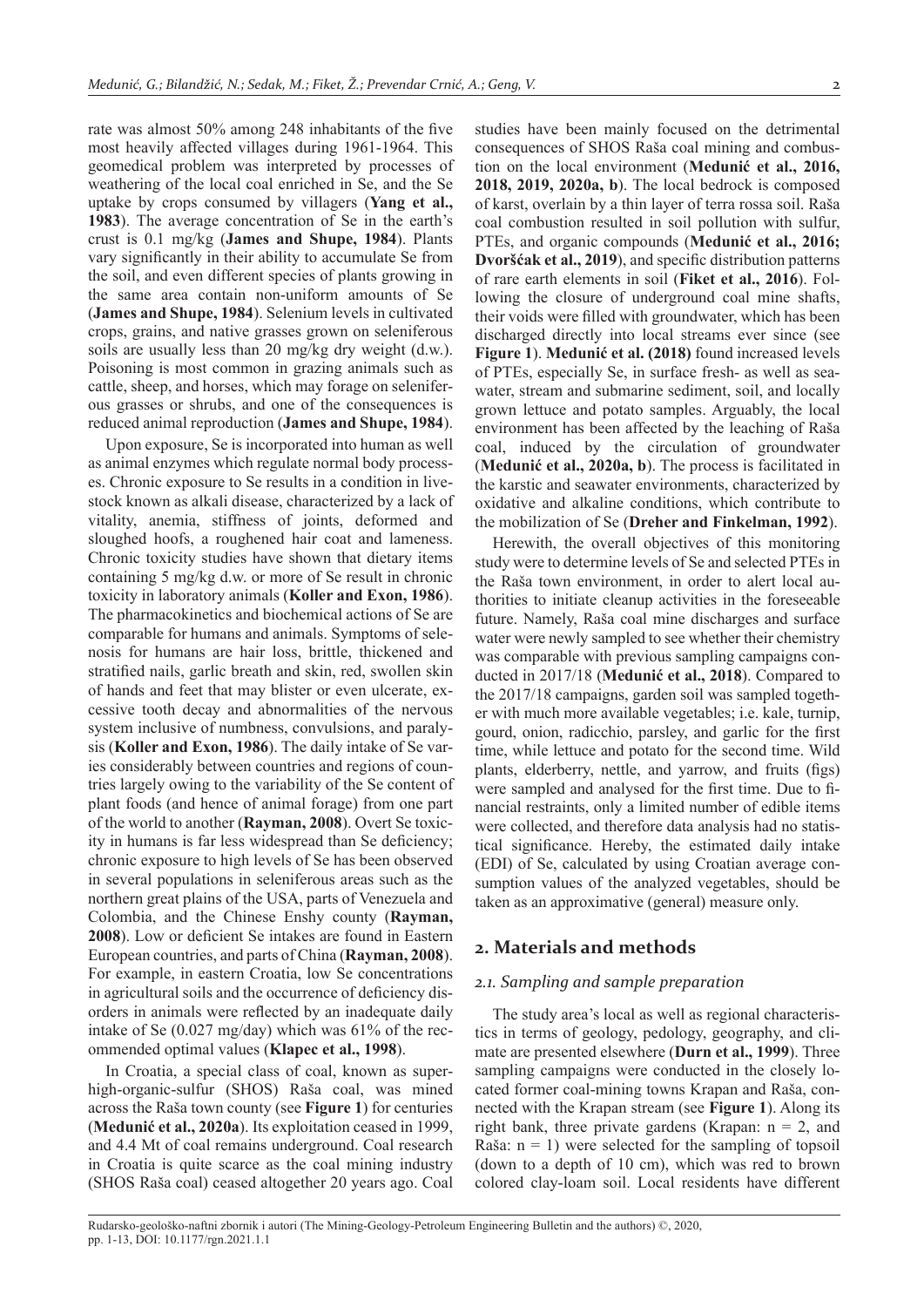

**Figure 1:** Map of the study area. A) The geographical position of the Raša county (east coast of the Istrian Peninsula, North Adriatic, Croatia); b) aerial view of the study area: three garden plots (No. 1, No. 2, and No. 3) with vegetables along the Krapan stream (CME – coal mine effluent/discharges).

habits in terms of crop cultivation; some of them use neither chemicals nor irrigate crops, while others use chemicals occasionally, and irrigate crops either with Raša coal mine discharges or water stored in metal barrels. Soil samples were air-dried, sieved through a 1 mm sieve, and homogenized in an agate mortar.

The available vegetables were the following: kale  $(n=4)$ , turnip  $(n=3)$ , gourd  $(n=1)$ , onion  $(n=4)$ , radicchio (n = 2), parsley (n = 2), garlic (n = 2), lettuce (n = 2), and potato  $(n = 1)$ . They were collected in November 2018 and February 2019. Close to a coal mine water effluent in Krapan, wild plants (elderberry, nettle, and yarrow), and fruits (figs), were collected in May 2019 ( $n =$ 2 per item). Plant samples were cleaned with tap water and Milli-Q water, and then separated into roots (tubers), stems, flowers, and leaves, depending on the plant. Following the drying at room temperature, they were grated with a polypropylene grater in porcelain containers, and finally stored in plastic bags in a fridge. Plant PTE data is expressed as fresh weight (f.w. basis).

Water samples  $(n = 7)$  were collected (February 2019) inside of two spatially related underground Raša coal mine shafts, and also outside, where the water gets discharged into the nearby Krapan stream (see **Figure 1, CME**). In garden No. 1 there was an old metal barrel with water collected for the purpose of crop irrigation (a mix of rain water and coal mine water); it was also sampled  $(n = 1)$ . Samples were collected from a maximum depth of 10 cm, in acid-cleansed plastic bottles, and analyzed the next day.

#### *2.2. Multielement analyses*

Measurements of Se and PTEs in soil, vegetable, fruit, and wild plant samples were conducted using the inductively coupled plasma mass spectrometry (ICP-MS) technique. Each soil sample (0.5 g) was weighed into a pre-cleaned Teflon vessel. Then, 8-mL of aqua re-

gia (digestion solution obtained by mixing 1 volume of nitric acid and 3 volumes of hydrochloric acid) was added and heated in a microwave oven using the following operating conditions: (I) 2 min at 250 W, (II) 10 min at 400 W, and (III) 10 min at 600 W. Homogenized plant samples  $(0.5 g)$  were weighed into a Teflon liner with the addition of 3 mL  $H_2O$  and 2.5 mL  $HNO_3$  (65%). Wet digestion was performed using a high-pressure microwave oven Multiwave 3000 (Anton Paar, Graz, Austria) by the digestion program in three potency steps: (I) 2.5 min at 500 W, (II) 20 min at 1000 W, and (III) 30 min at 1200 W. Following the cooling to room temperature, the digested clear solution was quantitatively transferred to a 50 mL volumetric flask and the flask was filled up to the mark with Mili-Q water. A mix of internal standard (ISTD) solution containing In, Bi, and Sc (Inorganic Ventures, Blacksburg, VA, USA) was added on-line using the standard ISTD mixing tee-connector. Element concentrations were determined by ICP instrument with a mass detector Agilent ICP-MS system Model 7900 (Agilent, Palo Alto, CA, USA). High-purity argon (99.99%, White Martins, Brazil) was used throughout the analysis. Calibration of the instrument was carried out using certified standards of 99.9% purity for all elements (Ag, Al, As, Ba, Cd, Co, Cr, Cu, Fe, Mn, Mo, Ni, Pb, Se, V, Zn), and a concentration of 10 mg/L was used as a stock solution (Environmental Calibration Standard, Agilent Technologies, USA). Stock solutions for ICP-MS analysis were prepared by dissolving the multi-element standard mixture solution with Mili-Q water. Working solutions were prepared by serial dilution of stock solutions with  $5.0\%$  v/v HNO<sub>3</sub>, and kept at room temperature until further use. The calibration concentration range was 0.1-100 μg/L. The accuracy of the analysis was checked using the standard reference material 1515 Apple Leaves in the case of plant sample analyses (National Institute of Standards & Technology, Gaithersburg, Maryland, USA). For soil analysis, ERM CC141 Loam soil (Institute for Reference Materials and Measurements, Geel, Belgium) was used. The reference material was treated in the same manner as the samples, within each analytical run, and the obtained results were within  $\pm$  5% of the certified values.

Element concentrations in water samples were determined as follows: prior to analysis, all the samples were acidified with  $2\%$  (v/v) HNO<sub>3</sub> s.p., and In (1 µg/L) was added as an internal standard. Multi-element analysis of the prepared water samples was performed by high resolution inductively coupled plasma mass spectrometry (HR-ICP-MS) using an Element 2 instrument (Thermo, Bremen, Germany). External calibration was used for quantification. Standards for multi-element analysis were prepared by an appropriate dilution of a multi-element reference standard (Analytika, Prague, Czech Republic) containing Al, As, Ba, Be, Cd, Co, Cr, Cs, Cu, Fe, Li, Mn, Mo, Ni, Pb, Rb, Se, Sr, Ti, Tl, and V, in which a single element standard solution of U (Aldrich,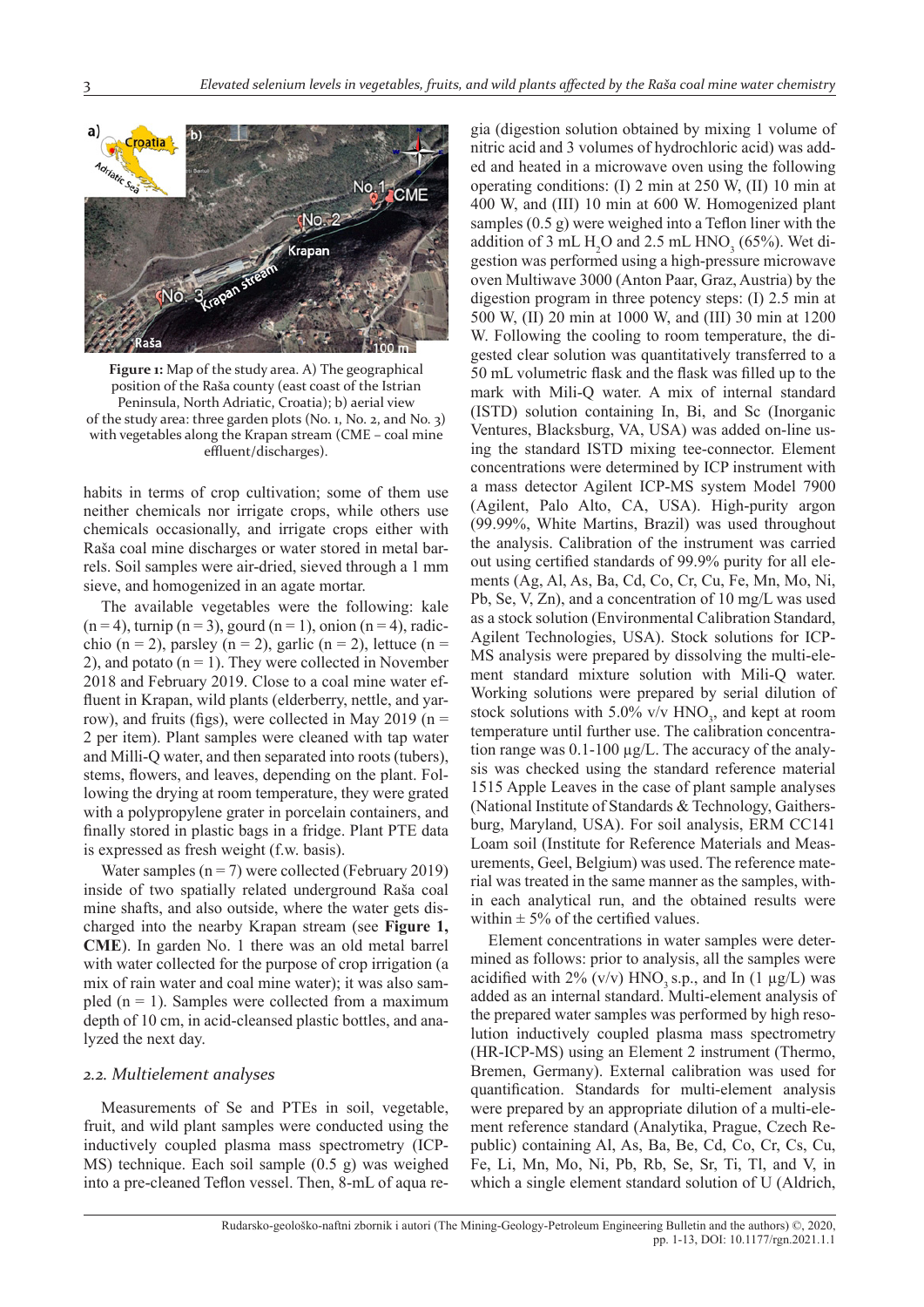|                | Min   | <b>Max</b> | Mean | <b>SD</b>    | $Q_{50}$ | $Q_{25}$ | $Q_{75}$    | a              | $\mathbf b$ |
|----------------|-------|------------|------|--------------|----------|----------|-------------|----------------|-------------|
| $\rm Li$       | 0.51  | 1.22       | 0.74 | 0.3          | 0.59     | 0.56     | 0.88        | $\overline{3}$ |             |
| Be             | 0.002 | 0.02       | 0.01 | 0.01         | 0.01     | 0.01     | 0.02        | 0.1            |             |
| Rb             | 0.49  | 1.87       | 0.86 | 0.5          | 0.62     | 0.59     | 1.19        | 1.1            |             |
| Sn             | 0.01  | 0.27       | 0.06 | 0.1          | 0.03     | 0.01     | 0.05        | 0.01           |             |
| T1             | 0.01  | 0.05       | 0.03 | 0.01         | 0.03     | 0.02     | 0.04        | 0.04           |             |
| Bi             | 0.005 | 0.013      | 0.01 | 0.003        | 0.01     | 0.01     | 0.01        | 0.005          |             |
| $\mathbf{A}$ l | 12.3  | <u>644</u> | 155  | 240          | 23.4     | 17.6     | <u>331</u>  | 300            | 200         |
| <b>Ti</b>      | 0.51  | 28.3       | 6.68 | 11           | 0.91     | 0.70     | <u>14.4</u> | $\overline{3}$ |             |
| Mn             | 0.25  | 15.5       | 4.46 | 6.1          | 0.47     | 0.28     | 10.2        | $\overline{4}$ | 50          |
| Fe             | 10.9  | 713        | 189  | 260          | 22.0     | 12.6     | <u>285</u>  | 40             | 200         |
| Co             | 0.02  | 0.30       | 0.09 | 0.1          | 0.03     | 0.02     | 0.19        | 0.2            |             |
| Sr             | 477   | 791        | 682  | 110          | 675      | 638      | 773         | 70             |             |
| Sb             | 0.13  | 0.31       | 0.19 | 0.1          | 0.17     | 0.14     | 0.28        | 0.1            | 5           |
| Ba             | 12.9  | 25.8       | 22.0 | 4.2          | 23.3     | 22.3     | 24.3        | 20             | 700         |
| As             | 0.24  | 0.70       | 0.39 | 0.2          | 0.33     | 0.31     | 0.48        | $\overline{4}$ | 10          |
| Cd             | 0.01  | 0.12       | 0.09 | 0.04         | 0.09     | 0.09     | 0.12        | 0.02           | 5           |
| Pb             | 0.01  | 0.91       | 0.23 | 0.3          | 0.03     | $0.02\,$ | 0.45        | $\overline{3}$ | $10\,$      |
| Cr             | 0.10  | 2.66       | 1.08 | 0.8          | 0.79     | 0.70     | 1.67        | 0.7            | 50          |
| Ni             | 0.29  | 2.30       | 1.00 | 0.7          | 0.72     | 0.60     | 1.60        | 0.3            | 20          |
| Cu             | 0.36  | 2.98       | 1.05 | $\mathbf{1}$ | 0.46     | 0.41     | 1.51        | $\overline{3}$ | 2000        |
| Zn             | 0.01  | 3.88       | 0.92 | 1.4          | 0.04     | 0.01     | 1.40        | 15             | 3000        |
| $\rm Mo$       | 1.53  | 16.5       | 12.9 | 5.3          | 14.0     | 12.4     | 16.4        | 0.5            |             |
| V              | 0.14  | 6.30       | 3.49 | 1.9          | 3.21     | 2.90     | 4.95        | 0.9            | 5           |
| $\mathbf U$    | 0.85  | 2.26       | 1.89 | 0.5          | 2.01     | 1.82     | 2.20        | 0.04           |             |
| Se             | 2.81  | 12.1       | 9.37 | 3.3          | 10.9     | 7.70     | <u>11.9</u> | 0.2            | 10          |

**Table 1:** Levels of PTEs ( $\mu$ g/L) in Raša coal-mine water (n = 7). Q<sub>50</sub> – median; Q<sub>25</sub> and Q<sub>75</sub> – quartiles. a – **Reimann and de Caritat (1998)**, b – **OG (2008)**. Bold underlined values exceed the world stream water values (column a), and/or Croatian regulative values for karst water (column b)

Milwaukee, WI, USA) was added. All the samples were analyzed for total concentrations of the following elements: Al, As, Ba, Be, Cd, Co, Cr, Cu, Fe, Li, Mn, Mo, Ni, Pb, Rb, Se, Sr, Ti, Tl, U, and V. Quality control of the analytical procedure was performed by simultaneous analysis of the blank and the certified reference material for water (SLRS-4, NRC, Canada). Good agreement between the analyzed and the certified concentrations within their analytical uncertainties for all elements was obtained  $(\pm 10\%)$ .

#### *2.3. Data analysis*

Data analysis was conducted with the free PAST software (**Hammer et al., 2001**). It included calculations of basic statistical parameters, Kendall's Tau correlation coefficients, and the Kruskal-Wallis test. The level of significance was 0.05.

## **3. Results and Discussion**

#### *3.1. Concentrations of PTEs*

*in Raša coal mine water*

The basic statistical parameters of Raša coal mine water PTEs are shown in **Table 1**. It is clear that Al, Ti, Mn, Fe, Sr, Mo, V, U, and Se max as well as  $Q_{75}$  values exceeded the world stream water values (**Reimann and de Caritat, 1998**), and/or Croatian regulation on the karst and table water (**OG, 2008**). Similarly, **Medunić et al. (2018, 2019)** reported that PTEs in the local surface Krapan stream water were higher than regulation. Strontium values (see **Table 1**), indicative of the mixing of fresh groundwater and seawater, here also reflect complex karstic hydrogeological circulation processes reported by **Medunić et al. (2020b**). Moreover, the levels of Mo, V, U, and Se are increased in surface water, thus indicating on the problem related to the leaching of SHOS Raša coal (**Dai et al., 2015; Medunić et al., 2020a**). This possibly serious environmental issue should be incorporated and elaborated in future Labin and Raša urban as well as communal planning actions aimed at improved water quality (**Studija izvedivosti, 2017**). Namely, simultaneous removal of Se and other PTEs from wastewater is quite challenging, yet efficient and promising technologies are underway (**Aman et al., 2011**).

Selected element correlations ( $p < 0.05$ ) were all positive, thus indicating similar geochemical behaviour (see **Table 2**). They formed a descending order as follows:  $U$ -Cd = V-Cd = Sr-Cd = U-V = U-Sr = V-Sr > Mo-Cd =  $Mo-U = Mo-V = Mo-Sr = Mo-Se > Cd-Cr = Cd-Se$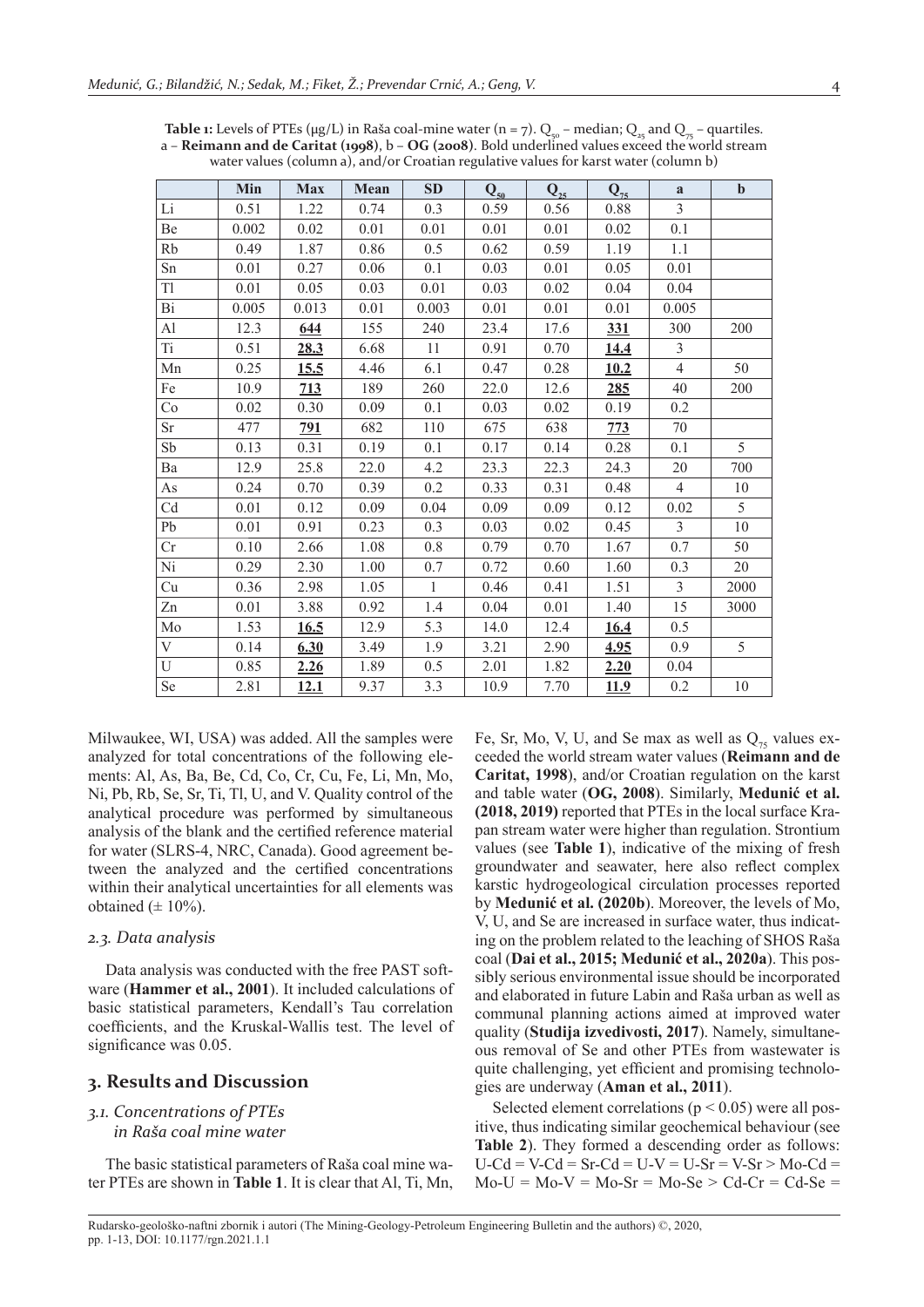|                | Mo   | C <sub>d</sub> | Pb   | U    | V    | $C_{r}$ | Fe   | <b>Sr</b> | <b>Se</b> |
|----------------|------|----------------|------|------|------|---------|------|-----------|-----------|
| Mo             |      | 0.00           | 0.21 | 0.00 | 0.00 | 0.00    | 0.21 | 0.00      | 0.00      |
| C <sub>d</sub> | 0.98 |                | 0.17 | 0.00 | 0.00 | 0.00    | 0.17 | 0.00      | 0.00      |
| Pb             | 0.39 | 0.43           |      | 0.17 | 0.17 | 0.29    | 0.01 | 0.17      | 0.29      |
| U              | 0.98 | 0.99           | 0.43 |      | 0.00 | 0.00    | 0.17 | 0.00      | 0.00      |
| V              | 0.98 | 0.99           | 0.43 | 0.99 |      | 0.00    | 0.17 | 0.00      | 0.00      |
| Cr             | 0.88 | 0.90           | 0.33 | 0.90 | 0.90 |         | 0.09 | 0.00      | 0.01      |
| Fe             | 0.39 | 0.43           | 0.81 | 0.43 | 0.43 | 0.52    |      | 0.17      | 0.29      |
| <b>Sr</b>      | 0.98 | 0.99           | 0.43 | 0.99 | 0.99 | 0.90    | 0.43 |           | 0.00      |
| <b>Se</b>      | 0.98 | 0.90           | 0.33 | 0.90 | 0.90 | 0.81    | 0.33 | 0.90      |           |

Table 2: Kendall's tau correlation coefficients (below the diagonal) of selected Raša coal mine water PTEs (bold italic ones are significant at  $p < 0.05$ ; p values are displayed above the diagonal)

 $U-Cr = U-Se = V-Cr = V-Se = Cr-Sr = Sr-Se > Cr-Mo >$ Pb-Fe = Sr-Se. The results displayed in **Tables 1** and **2** clearly show that the groundwater (Raša coal mine discharges) from the Raša town area is contaminated with Se, U, V, and Mo (Al, Ti, Mn, and Fe in lesser extent as well), as a consequence of the Raša coal leaching processes (**Medunić et al., 2020a**). An ensuing problem is the fact that local residents, who assume that the water is pristine, use it for the crop irrigation. This practice is not advisible, based on the results of this study.

## *3.2. Concentrations of PTEs in garden soil and vegetables*

## 3.2.1. Estimates of element accumulation and translocation from soil to vegetables

Total levels of PTEs in garden soil and vegetables are presented in **Table 3**. Compared to legislative and world data levels of PTEs in soil (**Kabata-Pendias, 2010**), only Se and Mo were increased in garden soil. Garden soil Se values were fairly comparable with Se levels (3- 10 mg/kg) in technogenic soil reported by **Medunić et al. (2018),** and **Fiket et al. (2020**). Similarly, **Sasmaz (2009)** reported soil Se levels from a Keban Pb-Zn-F mining area (Turkey), ranging from 0.1 to 6.5 mg/kg (mean: 1.35 mg/kg). The author found the highest Se concentration (6.5 mg/kg) for a soil sample collected from a mineralized vein, and strong linear correlations among Se and PTEs (Cu, Pb, Zn, Co, Mo, As, Au, Fe, Cd, and Bi), explained by soil weathering processes.

The values of Cr, Mn, Fe, Cu, Zn, As, Cd, and Pb in vegetables were compared to the respective Croatian regulative levels (mg/kg f.w.) (**OG, 2005**) as follows: 0.04-15, 2-4, 20, 1-3, 10-15, 0.3, 0.1-0.2, and 0.1-0.3, respectively. Except for Cd, all the analyzed PTEs were increased at least in one vegetable item. Generally, soft leafy items showed higher PTE levels compared to respective roots (tubers). The lettuce from the garden No. 1 was the most polluted vegetable, especially in terms of Pb, As, Zn, Fe, Mn, and Cr. Increased PTE levels could be explained by water stored in an old rusty barrel (in the garden No. 1), occasionally used for the crop irrigation

(**Sarwar et al., 2019**). Its PTE levels (μg/L) were following (world stream water levels published by **Reimann and de Caritat (1998)** are given in parentheses): Cd 1.15 (0.02), Sn 0.03 (0.01), Pb 5.02 (3), Cr 2.58 (0.7), Mn 164 (4), Fe 889 (40), Co 0.9 (0.2), Ni 0.8 (0.3), Cu 3.4 (3), and Zn 2992 (15). Herewith, it can be said that the irrigation water was anomalously polluted with Mn, Fe, and Zn.

Since Mo is associated with Se in SHOS Raša coal (**Medunić et al., 2020a**), its soil values were expectedly slightly above the world average of 1.8 mg/kg (**Kabata-Pendias, 2010**). Due to its mobility and availability in alkaline conditions, plants grown on Mo-contaminated land can exhibit increased Mo levels (**Kabata-Pendias, 2010**). World vegetable Mo levels (mg/kg f.w.) are generally in the range from 0.005 to 0.099. By comparing the literature Mo values (**Kabata-Pendias, 2010**) of lettuce  $(0.005)$ , potato  $(0.047)$ , and onion  $(0.024)$  with the respective ones shown in **Table 3**, it is clear that the analyzed Raša vegetables were enriched in Mo.

Special attention was paid to Se in analyzed vegetables as its levels were increased in SHOS Raša coal (**Medunić et al., 2020a**), Raša coal mine water (see **Table 1;** and **Medunić et al., 2019, 2020b**), and garden soil (see **Table 3**). **Klapec et al. (2004)** carried out a study at Croatian localities low in Se (some 500 km away from the Raša town), and found the following vegetable Se values (mg/kg f.w.): cabbage, carrot, and red beet 0.008, onion 0.012, garlic 0.057, parsley 0.009, potato 0.007, and celery 0.014. Compared to them, the analyzed Raša vegetables showed a 20-fold increase in Se levels. A Greek study (**Pappa et al., 2006**) reported the following vegetable Se values (mg/kg f.w.): carrot 0.006, celery 0,002, garlic 0.0137, lettuce 0.0024, onion 0.0073, parsley 0.0072, and tomato 0.0023. Compared to them, the analyzed Raša vegetables showed 50-fold increase in Se levels. The highest Se values (see **Table 3**) were found for garlic and turnip.

The Kendall's tau correlation coefficients among the vegetable PTE values were calculated for the each garden separately. In the case of gardens No. 2 and 3, the correlations were highly variable, positive as well as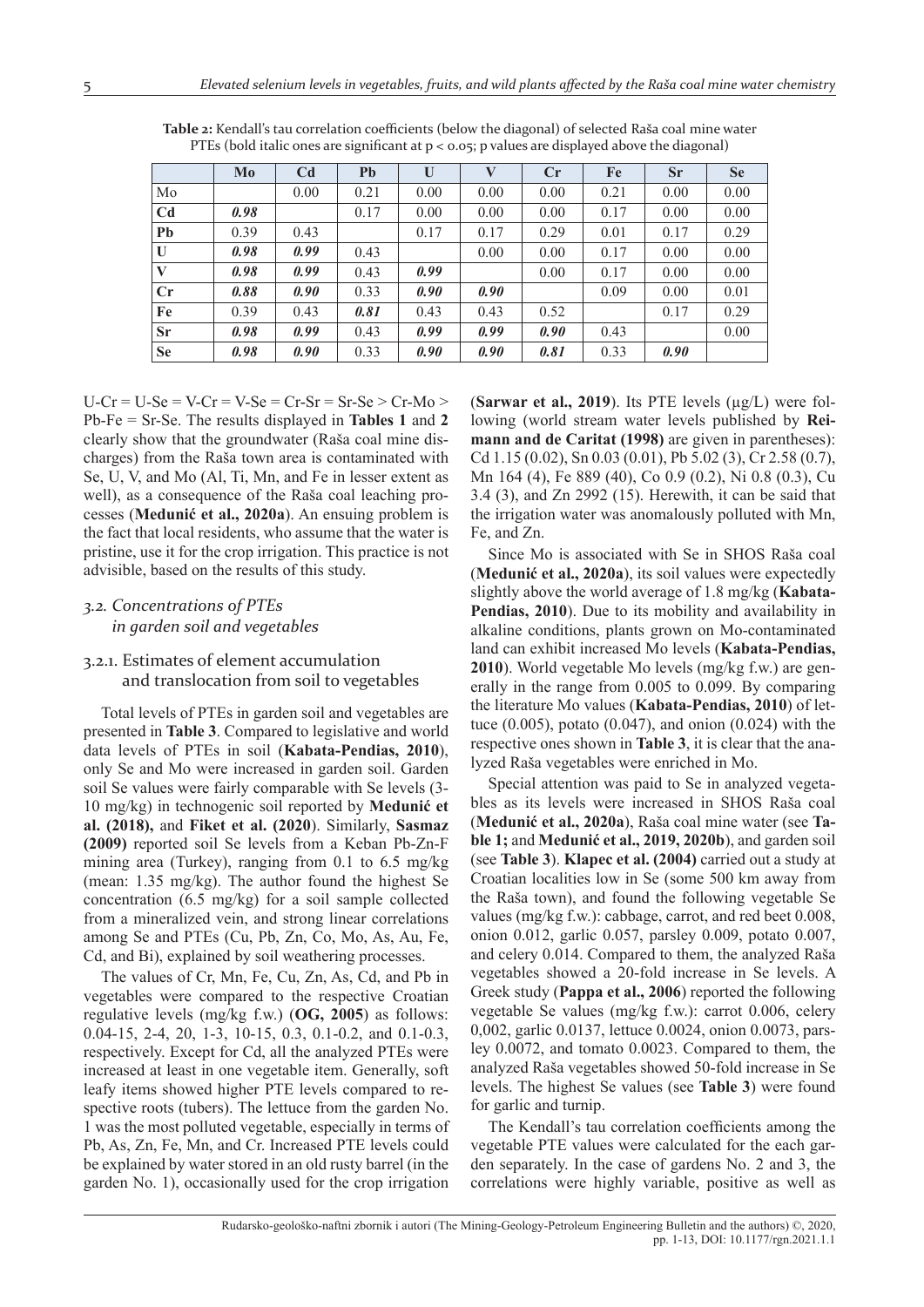|                     | рттай загисты ні ктаран ани каза сомны. Докі нане анистніки тезейшкі і ты танасыне інстеазси соніратси іо тезрессите<br>published ones (Klapec et al., 2004; Pappa et al., 2006; Broadly et al., 2012; Hasanuzzaman et al., 2014) |              |             |             |             |      |                |      |      |      |  |  |  |  |
|---------------------|-----------------------------------------------------------------------------------------------------------------------------------------------------------------------------------------------------------------------------------|--------------|-------------|-------------|-------------|------|----------------|------|------|------|--|--|--|--|
|                     | Cr                                                                                                                                                                                                                                | Mn           | Fe          | Cu          | Zn          | As   | C <sub>d</sub> | Pb   | Mo   | Se   |  |  |  |  |
| soil (garden No. 1) | 94.0                                                                                                                                                                                                                              | 736          | 28,900      | 41.2        | 144         | 15.3 | 1.05           | 40.7 | 1.57 | 5.38 |  |  |  |  |
| kale leaf           | 0.85                                                                                                                                                                                                                              | <u>13.6</u>  | <u>256</u>  | 1.77        | 5.50        | 0.13 | 0.04           | 0.65 | 0.45 | 0.16 |  |  |  |  |
| kale root           | 0.22                                                                                                                                                                                                                              | <u> 10.1</u> | 64.5        | 0.98        | 4.47        | 0.03 | 0.08           | 0.24 | 0.09 | 0.11 |  |  |  |  |
| lettuce leaf        | <u>8.41</u>                                                                                                                                                                                                                       | <u>34.4</u>  | <u>695</u>  | <u>4.06</u> | <u>11.3</u> | 0.35 | 0.06           | 1.28 | 0.32 | 0.25 |  |  |  |  |
| turnip root         | 0.02                                                                                                                                                                                                                              | 0.15         | 3.04        | 0.22        | 2.96        | 0.01 | 0.01           | 0.01 | 0.20 | 0.28 |  |  |  |  |
| soil (garden No. 2) | 114                                                                                                                                                                                                                               | 917          | 33,800      | 40.9        | 146         | 17.1 | 1.12           | 39.1 | 3.06 | 5.06 |  |  |  |  |
| gourd               | 0.08                                                                                                                                                                                                                              | 1.94         | 23.4        | 1.10        | 4.08        | 0.01 | 0.01           | 0.04 | 0.28 | 0.24 |  |  |  |  |
| potato              | 0.21                                                                                                                                                                                                                              | 0.62         | 10.2        | 3.01        | 1.93        | 0.01 | 0.08           | 0.02 | 0.31 | 0.06 |  |  |  |  |
| onion leaf          | 0.14                                                                                                                                                                                                                              | 4.02         | 33.5        | 1.29        | 1.52        | 0.02 | 0.01           | 0.36 | 0.34 | 0.11 |  |  |  |  |
| onion root          | 0.07                                                                                                                                                                                                                              | 1.01         | 12.7        | 2.17        | 3.27        | 0.02 | 0.02           | 0.09 | 0.40 | 0.06 |  |  |  |  |
| radicchio leaf      | 0.27                                                                                                                                                                                                                              | 6.44         | <u>84.8</u> | 2.51        | 6.42        | 0.04 | 0.04           | 0.15 | 0.14 | 0.16 |  |  |  |  |
| radicchio root      | 0.10                                                                                                                                                                                                                              | 2.02         | 20.9        | 1.84        | 4.76        | 0.02 | 0.06           | 0.03 | 0.34 | 0.16 |  |  |  |  |
| parsley leaf        | 0.21                                                                                                                                                                                                                              | 7.20         | <u>49.9</u> | 1.07        | 7.25        | 0.02 | 0.02           | 0.06 | 0.35 | 0.54 |  |  |  |  |
| parsley root        | 0.07                                                                                                                                                                                                                              | 3.52         | 23.3        | <u>3.89</u> | 9.52        | 0.01 | 0.09           | 0.06 | 0.67 | 0.39 |  |  |  |  |
| soil (garden No. 3) | 81.9                                                                                                                                                                                                                              | 759          | 24,400      | 47.2        | 200         | 14.5 | 0.89           | 49.6 | 3.31 | 4.17 |  |  |  |  |
| lettuce leaf        | 0.85                                                                                                                                                                                                                              | 13.0         | <u> 169</u> | 4.17        | 3.89        | 0.11 | 0.03           | 0.23 | 0.20 | 0.22 |  |  |  |  |
| garlic leaf         | 0.61                                                                                                                                                                                                                              | 5.42         | <u> 158</u> | 2.45        | 8.93        | 0.08 | 0.03           | 0.42 | 0.86 | 0.66 |  |  |  |  |
| garlic root         | 0.32                                                                                                                                                                                                                              | <u>4.98</u>  | <u>90.4</u> | 3.47        | 9.11        | 0.05 | 0.08           | 0.40 | 0.85 | 0.49 |  |  |  |  |

onion leaf 0.07 *4.44 22.6* 0.63 2.12 0.01 0.00 0.05 *0.27 0.43* onion root 1.49 *9.88 329 6.33* 8.64 0.22 0.09 *1.04 0.29 0.35* kale leaf 0.29 *16.6 82.3* 2.43 6.61 0.05 0.03 *0.34 0.27 0.38* kale root 0.23 *10.0 54.7* 2.42 4.55 0.03 0.02 *0.39 0.08 0.14* turnip leaf 0.37 *5.41 117* 2.11 7.28 0.06 0.04 *0.45 0.35 0.56* turnip root 0.04 0.59 5.96 1.40 2.07 0.06 0.03 0.08 *0.09 0.61*

**Table 3:** Levels of PTEs in soil (mg/kg), and vegetables (mg/kg fresh weight (f.w.)) collected from three (No. 1, 2, and 3) private gardens in Krapan and Raša towns. Bold italic underlined vegetable PTE values are increased compared to respective

negative ( $p > 0.05$ ); e.g. the Se-Mo correlation coefficients ( $p > 0.05$ ) were 0.11, and 0.48, respectively. In the case of garden No. 1, Cr, Pb, Zn, Cu, Mn, Fe, and As were mutually highly correlated (0.99,  $p < 0.05$ ), similarly to their waterborne correlations shown in **Table 2**. Their correlation coefficients with Mo and Cd were 0.33  $(p > 0.05)$ . However, the correlation coefficients among Se and the rest of the analyzed PTEs were 0 ( $p > 0.05$ ), and even negative for Cd. This finding could indicate specific biogeochemical processes in the case of Se uptake by vegetables grown very close to the Raša coal mine water effluent. The Kruskal-Wallis test showed a significant difference ( $p < 0.05$ ) between vegetable Se levels for gardens No. 2 and 3. (see **Figure 2**). Vegetables from garden No. 3, located the furthest downstream, had the highest Se levels. They were affected by both, the Raša coal mine discharges, and untreated municipal wastewater from the Labin and Raša towns.

The relationships among the vegetables and respective garden soil samples were assessed by the accumulation coefficients  $(AC)$  as follows:

$$
AC = C_{\text{root, leaf, tuber}} / C_{\text{soil}} \tag{1}
$$

where the former represents an element concentration in different plant parts, while the latter is an element concentration in soil. Also, the translocation factors (TF) were calculated according to the equation:

$$
TF = C_{\text{leaf, tuber}} / C_{\text{root}} \tag{2}
$$

The AC and TF values for the analyzed vegetables are presented in **Table 4**. One caution is necessary here: since bioavailable fractions of PTEs in garden soil were not determined, their uptake and translocation are of informative value only. Plant species differ strongly in Se uptake and accumulation in their specific parts (White, **2016**). Depending on their capacity to tolerate high Se concentrations in the rooting medium, plants are commonly classified into Se-accumulators, non-accumulators, and Se-indicators. Noteworthy, most agricultural (e.g. potato) and horticultural plants are non-accumulators (**White, 2016**). The accumulation of Se also differs greatly among the plant organs in the same plant species. Most of the plants, with some exceptions, accumulate more Se in the upper parts (stem and leaf) than in the roots (**Broadley et al., 2012; Hasanuzzaman et al., 2014**). This was also true for the analyzed Raša vegetables (see **Table 5, Figure 3**). Based on the median values (see **Table 5**), calculated together for the leaves and roots (tubers), the highest AC values were found for garden No. 1 (see **Figure 3**). It was expected based on the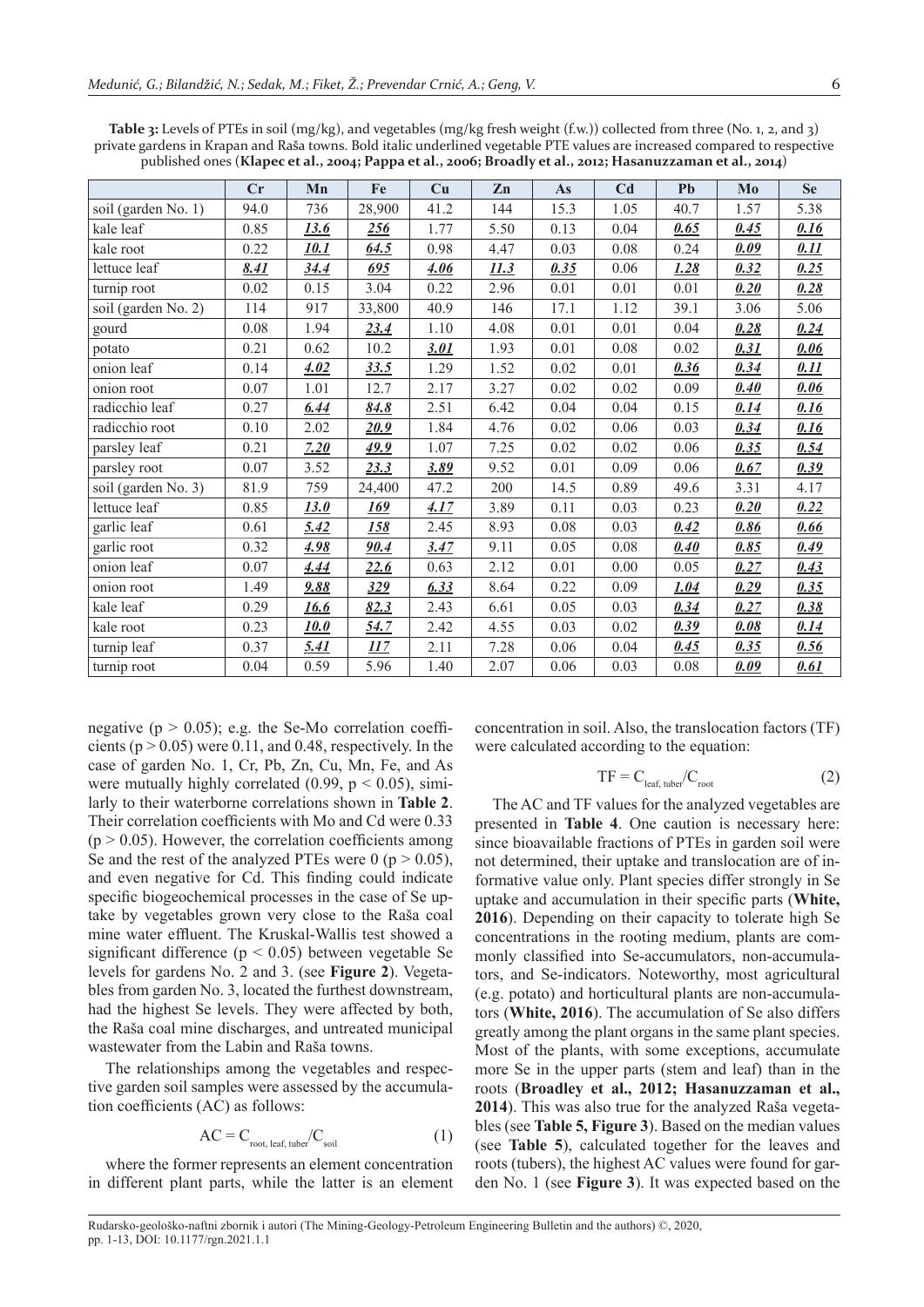|                            | $AC_{cr}$ |      | $TF_{cr}$ $\left AC_{_{\text{Mn}}}\right $ | $TF_{Mn}$ | $AC_{F_{P}}$ |      | $TF_{\rm Fe}$ $\rm{AC_{\rm Cu}}$ |      | $TF_{c_n}$ $\left AC_{z_n}\right $ | $TF_{Zn}$ | $AC_{12}$ | $TF_{As}$ | AC <sub>se</sub> |      | $TF_{\rm se}$ $\rm AC_{\rm Mo}$ | $TF_{M0}$ | $ AC_{cd} TF_{cd}$ |      | $AC_{pb}$ | $TF_{Pb}$ |
|----------------------------|-----------|------|--------------------------------------------|-----------|--------------|------|----------------------------------|------|------------------------------------|-----------|-----------|-----------|------------------|------|---------------------------------|-----------|--------------------|------|-----------|-----------|
| 1 soil                     |           |      |                                            |           |              |      |                                  |      |                                    |           |           |           |                  |      |                                 |           |                    |      |           |           |
| 1 kale leaf                | 0.009     | 3.91 | $0.018$ 1.34                               |           | 0.009        | 3.97 | 0.04                             | 1.81 | 0.04                               | 1.23      | 0.008     | 4.14      | 0.03             | 1.49 | 0.29                            | 5.20      | 0.04               | 0.52 | 0.016     | 2.69      |
| 1 kale root                | 0.002     |      | 0.014                                      |           | 0.002        |      | 0.02                             |      | 0.03                               |           | 0.002     |           | 0.02             |      | 0.06                            |           | 0.07               |      | 0.006     |           |
| 1 lettuce leaf             | 0.089     |      | 0.047                                      |           | 0.024        |      | 0.10                             |      | 0.08                               |           | 0.023     |           | 0.05             |      | 0.20                            |           | 0.06               |      | 0.031     |           |
| 1 turnip root              | 0.000     |      | 0.000                                      |           | 0.000        |      | 0.01                             |      | 0.02                               |           | 0.000     |           | 0.05             |      | 0.13                            |           | 0.01               |      | 0.000     |           |
| 2 soil                     |           |      |                                            |           |              |      |                                  |      |                                    |           |           |           |                  |      |                                 |           |                    |      |           |           |
| 2 gourd                    | 0.001     |      | 0.002                                      |           | 0.001        |      | 0.03                             |      | 0.03                               |           | 0.001     |           | 0.05             |      | 0.09                            |           | 0.01               |      | 0.001     |           |
| 2 potato                   | 0.002     |      | 0.001                                      |           | 0.000        |      | 0.07                             |      | 0.01                               |           | 0.001     |           | 0.01             |      | 0.10                            |           | 0.07               |      | 0.001     |           |
| 2 onion leaf               | 0.001     | 2.09 | 0.004                                      | 3.99      | 0.001        | 2.63 | 0.03                             | 0.60 | 0.01                               | 0.47      | 0.001     | 0.98      | 0.02             | 1.88 | 0.11                            | 0.87      | 0.01               | 0.46 | 0.009     | 4.04      |
| 2 onion root               | 0.001     |      | 0.001                                      |           | 0.000        |      | 0.05                             |      | 0.02                               |           | 0.001     |           | 0.01             |      | 0.13                            |           | 0.01               |      | 0.002     |           |
| 2 radicchio leaf $(0.002)$ |           | 2.73 | 0.007                                      | 3.19      | 0.002        | 4.06 | 0.06                             | 1.36 | 0.04                               | 1.35      | 0.002     | 1.47      | 0.03             | 1.00 | 0.04                            | 0.39      | 0.04               | 0.67 | 0.004     | 4.75      |
| 2 radicchio root $ 0.001$  |           |      | 0.002                                      |           | 0.001        |      | 0.05                             |      | 0.03                               |           | 0.001     |           | 0.03             |      | 0.11                            |           | 0.06               |      | 0.001     |           |
| 2 parsley leaf             | 0.002     | 3.04 | 0.008                                      | 2.04      | 0.002        | 2.14 | 0.03                             | 0.28 | 0.05                               | 0.76      | 0.001     | 2.19      | 0.11             | 1.39 | 0.12                            | 0.53      | 0.02               | 0.23 | 0.001     | 0.87      |
| 2 parsley root             | 0.001     |      | 0.004                                      |           | 0.001        |      | 0.10                             |      | 0.07                               |           | 0.001     |           | 0.08             |      | 0.22                            |           | 0.08               |      | 0.001     |           |
| 3 soil                     |           |      |                                            |           |              |      |                                  |      |                                    |           |           |           |                  |      |                                 |           |                    |      |           |           |
| 3 lettuce leaf             | 0.010     |      | 0.017                                      |           | 0.007        |      | 0.09                             |      | 0.02                               |           | 0.008     |           | 0.05             |      | 0.06                            |           | 0.03               |      | 0.005     |           |
| 3 garlic leaf              | 0.007     | 1.90 | 0.007                                      | 1.09      | 0.006        | 1.75 | 0.05                             | 0.71 | 0.04                               | 0.98      | 0.005     | 1.41      | 0.16             | 1.35 | 0.26                            | 1.02      | 0.03               | 0.37 | 0.008     | 1.03      |
| 3 garlic root              | 0.004     |      | 0.007                                      |           | 0.004        |      | 0.07                             |      | 0.05                               |           | 0.004     |           | 0.12             |      | 0.26                            |           | 0.09               |      | 0.008     |           |
| 3 onion leaf               | 0.001     | 0.05 | 0.006                                      | 0.45      | 0.001        | 0.07 | 0.01                             | 0.10 | 0.01                               | 0.25      | 0.001     | 0.06      | 0.10             | 1.22 | 0.08                            | 0.92      | 0.01               | 0.05 | 0.001     | 0.05      |
| 3 onion root               | 0.018     |      | 0.013                                      |           | 0.013        |      | 0.13                             |      | 0.04                               |           | 0.015     |           | 0.08             |      | 0.09                            |           | 0.11               |      | 0.021     |           |
| 3 kale leaf                | 0.003     | 1.26 | 0.022                                      | 1.66      | 0.003        | 1.51 | 0.05                             | 1.00 | 0.03                               | 1.45      | 0.003     | 1.85      | 0.09             | 2.71 | 0.08                            | 3.42      | 0.04               | 1.66 | 0.007     | 0.88      |
| 3 kale root                | 0.003     |      | 0.013                                      |           | 0.002        |      | 0.05                             |      | 0.02                               |           | 0.002     |           | 0.03             |      | 0.02                            |           | 0.02               |      | 0.008     |           |
| 3 turnip leaf              | 0.005     | 9.94 | 0.007                                      | 9.11      | 0.005        | 19.6 | 0.04                             | 1.51 | 0.04                               | 3.52      | 0.004     | 1.05      | 0.13             | 0.92 | 0.10                            | 3.70      | 0.05               | 1.23 | 0.009     | 5.87      |
| 3 turnip root              | 0.001     |      | 0.001                                      |           | 0.000        |      | 0.03                             |      | 0.01                               |           | 0.004     |           | 0.15             |      | 0.03                            |           | 0.04               |      | 0.001     |           |

**Table 4:** The AC and TF values for the analyzed vegetable PTEs

Table 5: Median values of the accumulation coefficients (AC), and the translocation factors (TF) of analyzed elements in three (No. 1, 2, 3) private gardens of the Krapan and Raša towns (the highest values are in bold italic)

|   | $AC_{cr}$        | $AC_{Mn}$             | $AC_{Fe}$     | $AC_{Cu}$ | $AC_{Zn}$ | AC <sub>As</sub> | $AC_{Se}$ | $AC_{M0}$             | $AC_{Cd}$       | $AC_{pb}$ |
|---|------------------|-----------------------|---------------|-----------|-----------|------------------|-----------|-----------------------|-----------------|-----------|
|   | 0.005            | 0.016                 | 0.005         | 0.03      | 0.035     | 0.005            | 0.04      | 0.165                 | 0.05            | 0.011     |
| 2 | 0.001            | 0.003                 | 0.001         | 0.05      | 0.030     | 0.001            | 0.03      | 0.110                 | 0.03            | 0.001     |
| 3 | 0.004            | 0.007                 | 0.004         | 0.05      | 0.030     | 0.004            | 0.10      | 0.080                 | 0.04            | 0.008     |
|   | $TF_{\text{Cr}}$ | $T\underline{F_{Mn}}$ | $TF_{\rm Fe}$ | $TF_{Cu}$ | $TF_{Zn}$ | $TF_{As}$        | $TF_{se}$ | $T_{\frac{M_{0}}{2}}$ | $T_{\text{Cd}}$ | $TF_{Pb}$ |
|   | 3.91             | 1.34                  | 3.97          | 1.81      | 1.23      | 4.14             | 1.49      | 5.20                  | 0.52            | 2.69      |
| 2 | 2.73             | 3.19                  | 2.63          | 0.60      | 0.76      | 1.47             | 1.39      | 0.53                  | 0.46            | 4.04      |
| 3 | 1.58             | 1.37                  | 1.63          | 0.85      | 1.21      | 1.23             | 1.28      | 2.22                  | 0.80            | 0.95      |

highest PTE levels in its vegetables (see **Table 3**). Selenium was an exception as it exhibited the highest AC value for garden No. 3, resulting from higher Se levels in the respective vegetables (see **Figure 2**). **Table 5** also shows how Mo had the highest AC values compared to other elements (except for Se in garden No. 3). As shown by **Table 4**, the highest Se uptake from Raša soil was exhibited by the following vegetables: garlic (leaf > root) > turnip (root > leaf) > parsley (leaf > root), and onion (leaf > root).

Similarly to AC, the highest TF values (the PTE transfers from the roots (tubers) to the leafy parts) were found for garden No. 1 (see **Table 5, Figure 3**). The TF values for the gardens are listed in descending orders: garden No.  $1/Mo > As > Fe > Cr > Pb > Cu > Se > Mn > Zn >$ Cd; No.  $2/Pb > Mn > Cr > Fe > As > Se > Zn > Cu > Mo$   $>$  Cd; and No. 3/ Mo  $>$  Fe  $>$  Cr  $>$  Mn  $>$  Se  $>$  As  $>$  Zn  $>$  $Cu > Cd$ . Mostly, Mo, Fe, and Cr showed the highest transfers from the roots to the leafy parts of the vegetables. A few elevated TF values (outliers) were found in the case of turnip (garden No. 3) for Cr, Mn, and Fe as follows: 9.94, 9.11, and 19.6, respectively. They could be ascribed to the possible contamination of an untreated municipal wastewater discharged to the Krapan stream, but specific biochemical mechanisms in vegetables cannot be ruled out (**Hasanuzzaman et al., 2014**).

Finally, the following conclusions can be drawn from **Table 4**: 1/ the highest AC values of Cr, Mn, Fe, and Cu were found for lettuce, and onion and parsley roots as well; the highest AC values of Zn, As, Pb, and Mo were found for lettuce, and kale leaf, parsley root, and garlic leaf and root as well; 2/ compared to plant roots, the ana-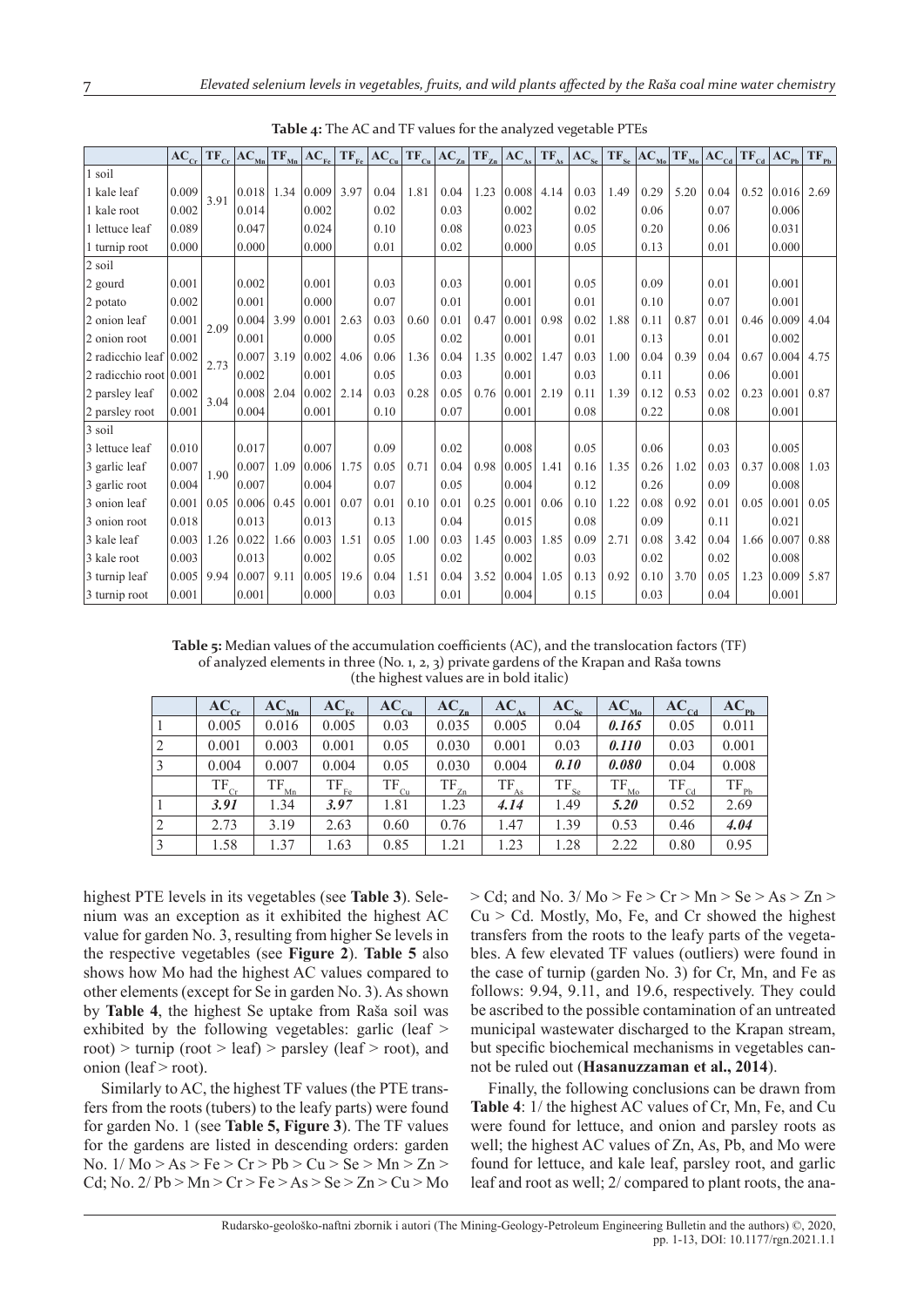

**Figure 2:** Box-plots of Se concentrations (mg/kg f.w.) in vegetables from the garden plots No. 1, 2, and 3.

| AC                       |                         | No.1            |      | No. 2 No. 3      |
|--------------------------|-------------------------|-----------------|------|------------------|
| < 0.01                   | $\bullet\bullet\bullet$ |                 |      |                  |
| $0.01 - 0.05$ eeeee      |                         |                 |      | $\bullet\bullet$ |
| >0.05                    | $\bullet\bullet$        |                 |      |                  |
| TF<br>$0 - 1$<br>$1 - 2$ | $\bullet$<br>           | No. 1 No. 2<br> | No.3 |                  |
| $2 - 3$                  | $\bullet$               |                 |      | ٠                |
| $3-4$                    |                         | ٠               |      |                  |
|                          | $\bullet$               | ٠               |      |                  |
| $4 - 5$                  |                         |                 |      |                  |

**Figure 3:** The AC and TF categories for vegetables from the three garden plots (No. 1, 2, and 3). The black dots represent analyzed elements  $(n = 10)$ . More details can be found in the text and **Table 5**.

lyzed elements were generally increased in leafy parts (lettuce, kale, radicchio, parsley, and turnip), whereas mixed results (roughly 50:50, i.e. the PTE accumulation prevailed either in roots or leaves, depending on an element) were found for onion and garlic (e.g. their Mo and Cd were more accumulated in root parts than in leafy ones); and 3/ Se was more concentrated in garlic's (less pronounced by onion) leafy parts than in its roots.

## 3.2.2. Estimated daily intake of Se by vegetable consumption

Among all the elements, selenium has one of the narrowest ranges between dietary deficiency  $\approx 0.04$  mg/ day) and toxic levels (> 0.4 mg/day) (**WHO, 1996**). The estimated daily intake (EDI) of Se via dietary intake of Raša vegetables was calculated according to the following equation (**Copat et al., 2013**):

EDI (mg/day) =  $[(\text{element concentration}; \text{mg/kg})]$ per meal (size or daily intake of food; kg)] (3)

In Croatia, the average consumption of vegetables and vegetable products is 174 g/day for an adult person, based on data for acute food consumption in grams per day (**EFSA Europa, 2011**). This data was approximated for Raša town residents, but future studies should include onsite questionnaires of their dietary habits. **Table 6** shows that the calculated EDI of Se for the mixed Raša vegetables ( $n = 21$ ) was 0.055 mg/day. The RDA (Recommended Dietary Allowance) (**Institute of Medicine, 2000**) for females (F) and males (M) is 0.055 mg/day, and 0.070 mg/day, respectively (**WHO, 1996**). The calculated value was 1/8 the toxic level of 0.4 mg/day Se for the human and animal health. However, the EDI calculated for vegetables only was almost equal to the RDA for adults (**Institute of Medicine, 2000**). Moreover, the EDI values of all vegetables were used to calculate the contributions of Se to the RDA. It can be seen that they were very high in the case of garlic (183%), turnip (154%), and parsley (147%), followed by onion and gourd (76.4%), lettuce (74.5%), kale (61.8%), radicchio (50.9%), and potato (20.0%). For comparison, a Croatian study (**Klapec et al., 1998**), that was carried out some 500 km away from the Raša town (eastern Croatia), found that the average daily Se intake in the study area was inadequate, only 0.027 mg/day, as a consequence of low environmental Se levels there. The study (**Klapec et al., 1998**) included adults (F and M), and their dietary habits (fish, meat, eggs, milk, cereals, and vegetables). The authors noted that there was no evidence of health problems connected to the low Se status though.

**Table 6:** Approximative estimates of daily intake (EDI) of Se and the contribution to reference nutritional values (a – EDI (mg/day) = [(element concentration; mg/kg) per meal (daily intake of food; kg)] (**Copat et al., 2013**); b – RDA for female  $(F)$  and male  $(M)$  Se, 0.055 mg/day  $(F/M)$ 

(**Institute of Medicine, 2000**)

|                                | EDI(a)<br>(mg/day) | <b>Contribution</b><br>of mean to RDA (b) $(\% )$ |
|--------------------------------|--------------------|---------------------------------------------------|
| mixed vegetables<br>$(n = 21)$ | 0.055              | 96.4                                              |
| kale $(n = 4)$                 | 0.034              | $61.8$ (F/M)                                      |
| lettuce $(n = 2)$              | 0.041              | 74.5 $(F/M)$                                      |
| turnip $(n = 3)$               | 0.085              | 154 (F/M)                                         |
| gourd $(n = 1)$                | 0.042              | 76.4 (F/M)                                        |
| potato $(n = 1)$               | 0.011              | $20.0$ (F/M)                                      |
| onion $(n = 4)$                | 0.042              | 76.4 (F/M)                                        |
| garlic $(n = 2)$               | 0.101              | 183 (F/M)                                         |
| radicchio ( $n = 2$ )          | 0.028              | 50.9 (F/M)                                        |
| parsley $(n = 2)$              | 0.081              | 147 (F/M)                                         |

## *3.3. Concentrations of PTEs in fi gs, elderberry, nettle, and yarrow*

Levels of Se, Mo, V, and U in fruits, i.e. figs (*Ficus carica*), and three wild plant species, i.e. elderberry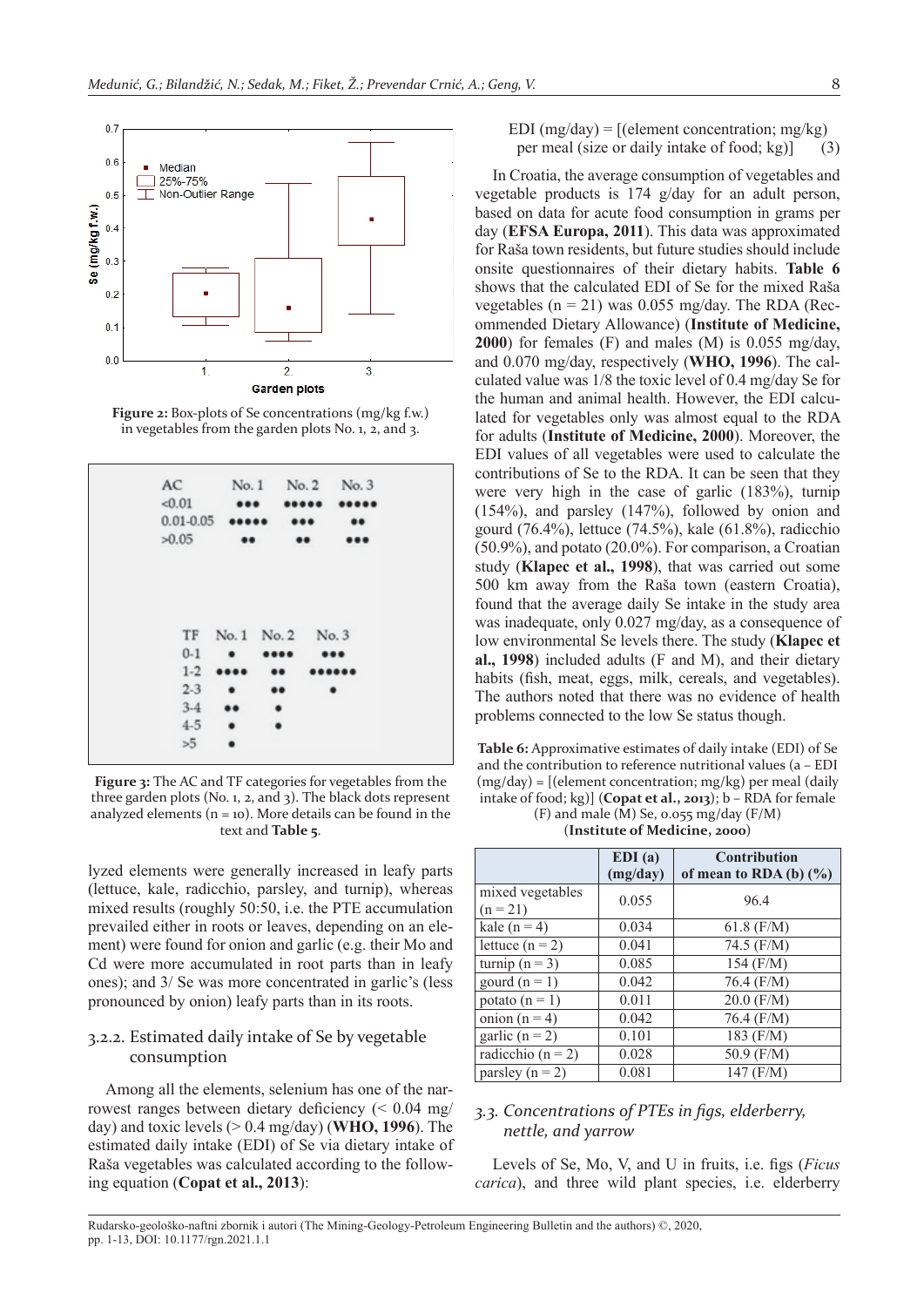(*Sambucus*), nettle (*Urtica*), and yarrow (*Achillea*), are displayed in **Table 7**. In Croatia, the three wild plants are commonly dried and used for making tea. Since Se concentrations in these items have not been reported for Mediterranean countries nor for other parts of the world, the values in **Table 3**, along with the published ones from Croatia (**Klapec et al., 2004**), and Thailand (**Sirichakwal et al., 2005**) were used for their mutual comparisons. Caution is necessary as we used several countries/geographies, and various plant items in the consideration. The pedological, climatic, and other relevant conditions are certainly not similar to be able to make such comparison *sensu stricto*. Also, the methodologies used might not have been comparable. Nevertheless, **Klapec et al. (2004)** reported the following fruit Se values (mg/kg f.w.): apple 0.008, plum 0.009, grape 0.013, and peach 0.011. Compared to them, the analyzed Raša fruits, i.e. figs, showed some 6-fold increase in Se levels. **Sirichakwal et al. (2005)** reported the following fruit Se values (mg/kg f.w.): banana and apple (common) 0.003,

**Table 7:** Levels of PTEs (mg/kg f.w.) in various parts of figs and wild plants collected between the Raša coal mine water effluent and its inflow into the Krapan stream (see Figure 1): the letters A-H indicate the corresponding plant parts

|                     |   | <b>Se</b> | Mo    | V      | U      |
|---------------------|---|-----------|-------|--------|--------|
| figs (fruit)        | A | 0.053     | 0.042 | 0.0023 | 0.0001 |
| figs $(leaf)$       | A | 0.205     | 0.097 | 0.0609 | 0.0016 |
| figs (fruit)        | В | 0.052     | 0.035 | 0.0019 | 0.0001 |
| figs $(leaf)$       | В | 0.188     | 0.095 | 0.0566 | 0.0016 |
| elderberry (flower) | C | 0.229     | 0.631 | 0.0131 | 0.0005 |
| elderberry (stem)   | C | 0.214     | 0.417 | 0.0326 | 0.0012 |
| elderberry (flower) | D | 0.228     | 0.638 | 0.0119 | 0.0004 |
| nettle (leaf)       | Е | 0.468     | 1.226 | 0.0187 | 0.0005 |
| nettle (leaf)       | F | 0.382     | 1.800 | 0.0264 | 0.0007 |
| yarrow (flower)     | G | 0.059     | 0.265 | 0.0095 | 0.0002 |
| yarrow (stem)       | G | 0.039     | 0.093 | 0.0031 | 0.0001 |
| varrow (stem)       | Н | 0.042     | 0.106 | 0.0042 | 0.0002 |

grapes and guava 0.001, mango 0.006, and papaya 0.012. Compared to them, the analyzed Raša figs showed a 4- to 50-fold increase in Se levels. Similarly to vegetables (see **Table 3**), figs had higher Se concentrations in leaves. Elderberry Se values were similar in the flower and stem parts, and almost identical to Raša lettuce (see **Table 3**). Nettle Se values were similar to Raša onion, garlic, and parsley (see **Table 3**). Yarrow flower and stem Se values were similar to those of nettle. Likewise, Raša vegetables were highly enriched in Se (see **Table 3**), while the Raša wild plants and figs were arguably enriched in Se. Similarly, **Sasmaz et al. (2015)** investigated selenium uptake and transport from soil to twelve wild plant species in an Ag-As mining area of Gumuskoy (Turkey). Their results indicate that all twelve plant species had the ability to transfer Se from the roots to the shoot. However, the Se transfer was more efficient in plants with higher enrichment coefficients for roots and shoots. Collectively, the Se values in collected Raša plants (cultivated and wild ones) are indicative of their phytoremediation potential which was elaborated by **Sasmaz et al. (2015)**. The latter paper showed how certain plants were particularly useful as biomonitors or hyperaccumulators for remediation of Se-contaminated soils. The Raša wild plant Mo values were also very similar to Raša vegetable Mo values. By comparing the Raša nettle Mo values with the published ones for lettuce, potato, and onion (**Kabata-Pendias, 2010**), they were increased 60-600 times. Regarding V, the following values (mg/kg f.w.) were reported by **Kabata-Pendias (2010)**: cabbage 0.008, lettuce 0.005, and apple  $0.0001$ . Compared to them, Raša fig V concentrations were increased 20 times, while they were increased 3 times in the case of nettle. The U levels in analyzed wild plants were compared with respective results in the paper by **Anke et al. (2009)**, but approximately only, as their reported levels were expressed on a dry basis. Uranium levels (mg/kg d.w.) from uranium mining and control locations were the following, respectively: lettuce

Table 8: Levels of PTEs (mg/kg f.w.) in various parts of figs and wild plants collected between the Raša coal mine discharges and their inflow into the Krapan stream (see **Figure 1**); the letters A-H indicate the corresponding plant parts

|                     |   | $C_{r}$ | Mn   | Fe   | Cu   | Zn   | As    | C <sub>d</sub> | <b>Pb</b> |
|---------------------|---|---------|------|------|------|------|-------|----------------|-----------|
| figs (fruit)        | A | 0.06    | 0.66 | 8.20 | 0.42 | 3.78 | 0.003 | 0.008          | 0.002     |
| figs $(leaf)$       | A | 0.08    | 5.01 | 39.3 | 0.70 | 8.20 | 0.008 | 0.008          | 0.047     |
| figs (fruit)        | B | 0.05    | 0.62 | 7.60 | 0.47 | 4.24 | 0.001 | 0.008          | 0.002     |
| figs (leaf)         | B | 0.06    | 4.60 | 35.8 | 0.68 | 8.36 | 0.007 | 0.008          | 0.040     |
| elderberry (flower) | C | 0.01    | 4.12 | 10.7 | 1.61 | 6.59 | 0.002 | 0.001          | 0.009     |
| elderberry (stem)   | C | 0.03    | 2.97 | 22.4 | 1.17 | 12.0 | 0.006 | 0.001          | 0.016     |
| elderberry (flower) | D | 0.01    | 4.20 | 10.5 | 1.57 | 6.60 | 0.002 | 0.000          | 0.015     |
| nettle (leaf)       | E | 0.03    | 6.12 | 21.8 | 4.57 | 8.72 | 0.003 | 0.001          | 0.028     |
| nettle (leaf)       | F | 0.06    | 6.66 | 28.1 | 4.34 | 8.96 | 0.005 | 0.001          | 0.041     |
| varrow (flower)     | G | 0.01    | 2.27 | 14.7 | 2.92 | 11.8 | 0.003 | 0.029          | 0.007     |
| varrow (stem)       | G | 0.12    | 1.05 | 13.1 | 1.10 | 3.36 | 0.001 | 0.010          | 0.004     |
| varrow (stem)       | H | 0.08    | 1.12 | 10.0 | 1.25 | 4.00 | 0.001 | 0.010          | 0.005     |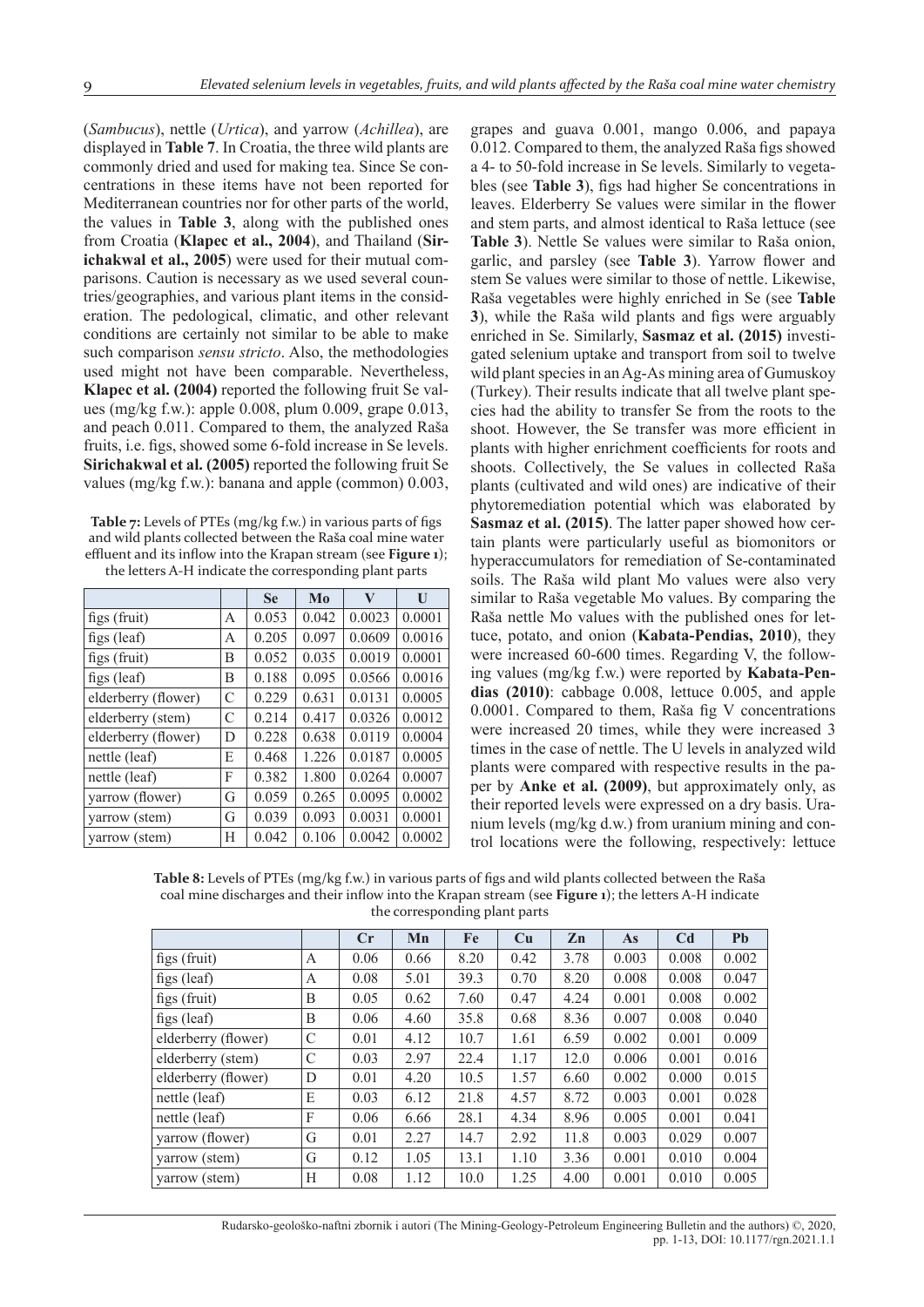0.073 and 0.034; parsley 0.054 and 0.028; cucumber 0.0085 and 0.007; apple 0.0028 and 0.0027; and onion 0.004 and 0.005. Since the water content of fruits and vegetables can be more than 90-95%, the Raša wild plant U values were comparable or mostly lower regarding 1/10 of the U values in **Anke et al. (2009)**. It is clear from **Table 7** that figs had accumulated more Se, Mo, V, and U in their leaves than in fruits, while other plants had mixed relations among stems and flowers regarding the PTE levels.

Concentrations of Cr, Mn, Fe, Cu, Zn, As, Cd, and Pb in the analyzed fruit and wild plant species are shown in **Table 8**. By comparison of the elderberry, nettle, and yarrow PTE values with respective vegetable ones (see **Table 3**), it can be said that they were lower in the case of Cr, Mn, and Fe, either lower or equal in the case of Cu, and Zn, and much lower for As, Cd, and Pb. By comparing the figs' PTE values with respective fruit (apple and orange) ones (**Klapec et al., 2004**), it was found that only As was much lower, Pb equal, Cd either equal or higher, while other elements were either higher (Mn and Cu) or much higher (Cr, Fe, and Zn) in Raša plants. Generally, increased PTE values (see **Tables 3, 7, and 8**) could be interpreted in the context of their increased levels in water (coal mine discharges, and water stored in barrels), and partly to geological setting of the Raša Bay estuary. Namely, **Medunić et al. (2020b)** elaborated the influence of complex karstic hydrological patterns on total PTE levels in the local environment.

## **4. Conclusions**

Many studies try to understand how plants acquire and accumulate Se, mainly in terms of appropriate dietary Se intakes for animals and humans. Such studies are particularly useful in the case of remediation of land contaminated with Se. This study showed that homegrown vegetables, and wild plants and figs from the Raša town area were highly enriched in Se, U, Mo, and V. This is a consequence of the leaching of Raša coal that is also enriched in the four PTEs. The Raša coal deposits are hosted by karst rocks, the groundwater reserves of which are highly vulnerable to pollution. They are characterized by complex hydrological circulation patterns that contribute to the dispersion of Se from Raša coal to the food chain. The calculated Se EDI values should be taken with caution as they are based on a limited number of vegetable samples, and an approximate measure of daily food consumption. Therefore, future research should include onsite questionnaires of the dietary habits of the Raša town residents. Also, further studies should provide more insight into the biochemical mechanisms of native plants inhabiting Se-enriched soil in the Raša Bay region. Herewith, the most polluted locations could be cleaned up by employing selenium hyperaccumulator plants as a viable green option.

#### *Acknowledgment*

The first author  $(G.M.)$  is acknowledging the following: a) this collaborative study was carried out partly thanks to a financial support ("Potpora VEF-PMF, 2019") by the University of Zagreb (Zagreb, Croatia), as well as by the Croatian Science Foundation under the project IP-2019-04-9354, and b) the work on the manuscript was carried out mainly during the Erasmus exchange visit (G.M.) to Indonesian LIPI laboratories (sincere thanks go to Dr. Widi Astuti). Also, G.M. would like to express her gratitude to Dr. Jim Hower (Center for Applied Energy Research, Kentucky, the USA) for his generous help in initiating international collaborations across the globe, regarding Raša coal studies. All the co-authors thank Mr. Mladen Bajramović (IUR, Raša) for the Raša coal mine water and vegetable sampling work. The critical and constructive feedback made by three anonymous reviewers immensely improved the clarity and quality of this paper, which is highly appreciated by all the co-authors.

## **5. References**

- Alexander, J. and Meltzer, H.M. (1995): Selenium. In: Oskarsson, A. (eds.): Risk evaluation of essential trace elements - essential versus toxic levels of intake. Nordic Council of Ministers, Copenhagen 18, 15-65.
- Aman, N., Mishra, T., Hait, J. and Jana, R.K. (2011): Simultaneous photoreductive removal of copper (II) and selenium (IV) under visible light over spherical binary oxide photocatalyst. Journal of Hazardous Materials 186, 360-366.
- Anke, M., Seeber, O., Muller, R., Schafer, U. and Zerull, J. (2009): Uranium transfer in the food chain from soil to plants, animals and man. Chemie der Erde 69, 75–90.
- Barla, A., Shrivastava, A., Majumdar, A., Upadhyay, M.K. and Bose, S. (2017): Heavy metal dispersion in water saturated and water unsaturated soil of Bengal delta region. Chemosphere 168, 807-816.
- Broadley, M., Brown, P., Cakmak, I., Ma, J.F., Rengel, Z. and Zhao, F. (2012): Beneficial elements. In: Marschner, P. (eds): Marschner's Mineral Nutrition of Higher Plants, 3rd edition – Elsevier Ltd., 249-269.
- Copat, C., Arena, G., Fiore, M., Ledda, C., Fallico, R., Sciacca, S. and Ferrante, M. (2013): Heavy metals concentrations in fish and shellfish from eastern Mediterranean Sea: Consumption advisories. Food and Chemical Toxicology 53, 33-37.
- Dai, S., Ren, D., Chou, C-L., Finkelman, R., Seredin, V. and Zhou, Y. (2012): Geochemistry of trace elements in Chinese coals: A review of abundances, genetic types, impacts on human health, and industrial utilization. International Journal of Coal Geology 94, 3-21.
- Dai, S., Seredin, V.V., Ward, C.R., Hower, J.C., Xing, Y., Zhang, W., Song, W. and Wang, P. (2015): Enrichment of U–Se–Mo–Re–V in coals preserved within marine carbonate successions: geochemical and mineralogical data from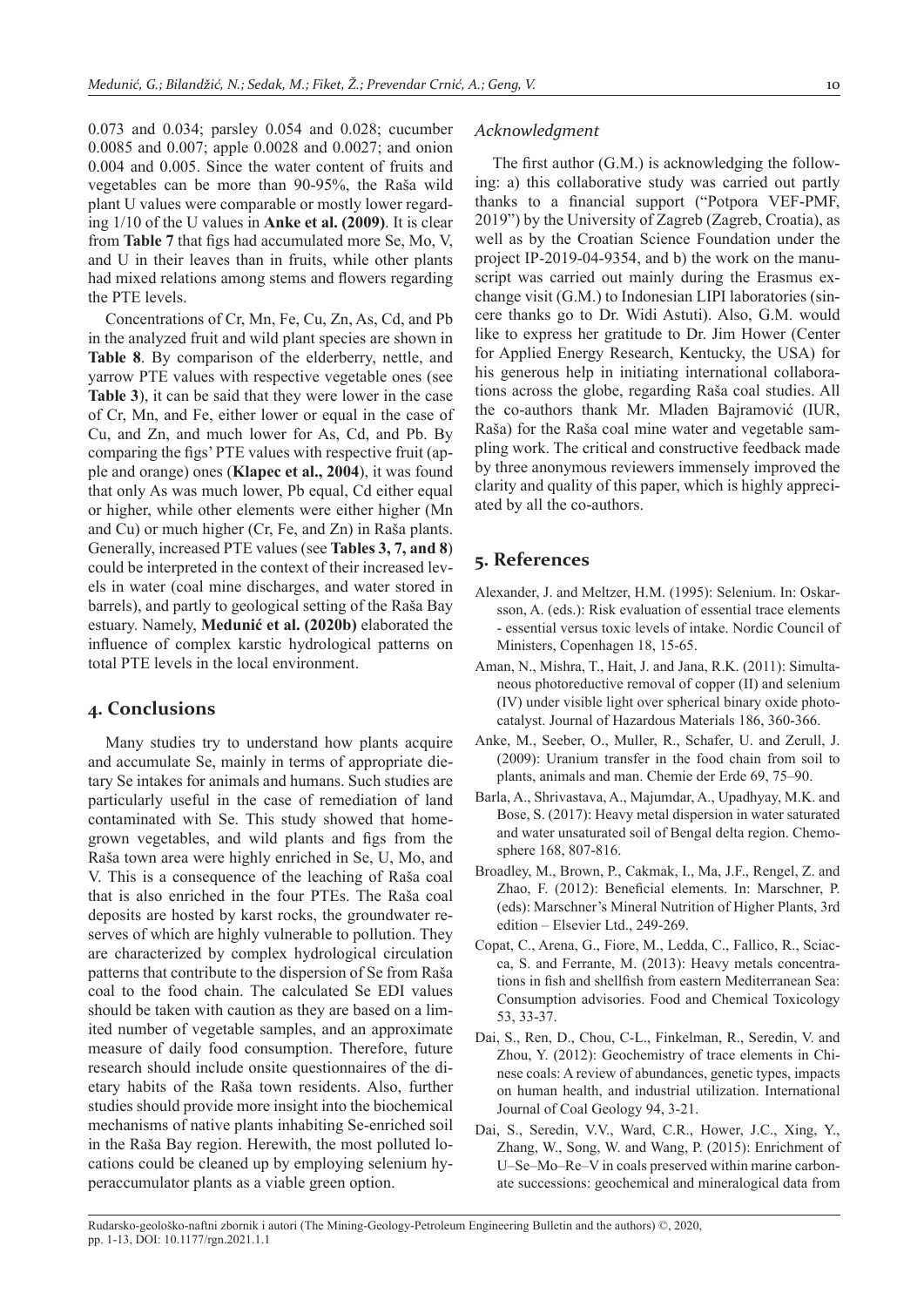the Late Permian Guiding Coalfield, Guizhou, China. Mineral Deposits 50, 159-186.

- Dai, S., Xie, P., Jia, S., Ward, C.R., Hower, J.C., Yan, X. and French, D. (2017): Enrichment of U-Re-V-Cr-Se and rare earth elements in the Late Permian coals of the Moxinpo Coalfield, Chongqing, China: Genetic implications from geochemical and mineralogical data. Ore Geology Reviews 80, 1-17.
- Dreher, G.B. and Finkelman, R.B. (1992): Selenium mobilization in a surface coal mine, Powder River Basin, Wyoming, U.S.A. Environmental Geology and Water Sciences 19, 155–167.
- Durn, G., Ottner, F. and Slovenec, D. (1999): Mineralogical and geochemical indicators of the polygenetic nature of terra rossa in Istria, Croatia. Geoderma 91, 125–150.
- Dvoršćak, M., Stipičević, S., Mendaš, G., Drevenkar, V., Medunić, G., Stančić, Z. and Vujević, D. (2019): Soil burden by persistent organochlorine compounds in the vicinity of a coal-fired power plant in Croatia: A comparison study with urban-industrialized area. Environmental Science and Pollution Research 26, 23707-23716.
- EFSA Europa (2011): Croatian food consumption survey on adults: Acute Food Consumption Grams (g) in a single day, All days. https://www.efsa.europa.eu/en/microstrategy/foodex2-level-1
- Espitia-Pérez, L., Arteaga-Pertuz, M., Soto, J.S., Espitia-Pérez, P., Salcedo-Arteaga, S., Pastor–Sierra, K., Galeano– Páez, C., Brango, H., da Silva, J. and Henriques, J.A.P. (2018): Geospatial analysis of residential proximity to open-pit coal mining areas in relation to micronuclei frequency, particulate matter concentration, and elemental enrichment factors. Chemosphere 206, 203-216.
- Fiket, Ž., Medunić, G. and Kniewald, G. (2016): Rare earth elements distribution in soil nearby thermal power plant. Environmental Earth Sciences 75, 598.
- Fiket, Ž., Medunić, G., Vidaković-Cifrek, Ž., Jezidžić, P. and Cvjetko, P. (2020): Effect of coal mining activities and related industry on composition, cytotoxicity and genotoxicity of surrounding soils. Environmental Science and Pollution Research 27, 6613–6627.
- Hammer, Ø., Harper, D.A.T. and Ryan, P.D. (2001): PAST: Paleontological statistics software package for education and data analysis. Palaeontol. Electron. 4, 1–9. Available online: http://palaeo-electronica.org/2001\_1/past/issue1\_ 01.htm (accessed on May 30, 2019).
- Hasanuzzaman, M., Nahar, K. and Fujita, M. (2014): Silicon and Selenium: Two Vital Trace Elements that Confer Abiotic Stress Tolerance to Plants. In: Ahmad, P. (eds.): Emerging Technologies and Management of Crop Stress Tolerance, Volume: 1, doi: 10.1016/B978-0-12-800876- 8.00016-3
- Hower, J.C., Trimble, A.S., Eble, C.F., Palmer, C.A. and Kolker, A. (1999): Characterization of fly ash from low-sulfur and high-sulfur coal sources: partitioning of carbon and trace elements with particle size. Energy Sources 21, 511-525.
- Hower, J.C., Eble, C.F., Dai, S. and Belkin, H.E. (2016): Distribution of rare earth elements in eastern Kentucky coals:

Indicators of multiple modes of enrichment? International Journal of Coal Geology 160-161, 73-81.

- Institute of Medicine (2000): Dietary Reference Intakes for Vitamin C, Vitamin E, Selenium and Carotenoids. Washington, DC: The National Academies Press.
- James, L.F. and Shupe, J.L. (1984): Selenium poisoning in livestock. Rangelands 6(2), 64-67.
- Kabata-Pendias, A. (2010): Trace elements in soils and plants, 4th edition. CRC Press/Taylor & Francis Group, Boca Raton, FL, USA, 548 p.
- Klapec, T., Mandić, M.L., Grgić, J., Primorac, Lj., Ikić, M., Lovrić, T., Grgić, Z. and Herceg, Z. (1998): Daily dietary intake of selenium in eastern Croatia. Science of The Total Environment 217, 127-136.
- Klapec, T., Mandić, M.L., Grgić, J., Primorac, Lj., Perl, A. and Krstanović, V. (2004): Selenium in selected foods grown or purchased in eastern Croatia. Food Chemistry 85, 445-452.
- Koller, L.D. and Exon, J.H. (1986): The two faces of selenium deficiency and toxicity are similar in animals and man. Canadian Journal of Veterinary Research 50, 297-306.
- Lemly, A.D. (1997): Environmental implications of excessive selenium: a review. Biomedical and Environmental Sciences 10, 415–435.
- Luo, P., Xiao, X., Han, X., Ma, Y., Sun, X., Jiang, J. and Wang, H. (2019): Application of different single extraction procedures for assessing the bioavailability of heavy metal(loid) s in soils from overlapped areas of farmland and coal resources. Environmental Science and Pollution Research International 26, 14932-14942.
- Majumdar, A., Upadhyay, M.K., Kumar, J.S., Sheena, Barla, A., Srivastava, S., Jaiswal, M.K. and Bose, S. (2019): Ultra-structure alteration via enhanced silicon uptake in arsenic stressed rice cultivars under intermittent irrigation practices in Bengal delta basin. Ecotoxicology and Environmental Safety 180, 770-779.
- Maqbool, A., Xiao, X., Wang, H., Bian, Z. and Akram, M.W. (2019): Bioassessment of heavy metals in wheat crop from soil and dust in a coal mining area. Pollution 5, 323-337.
- Medunić, G., Ahel, M., Božičević Mihalić, I., Gaurina Srček, V., Kopjar, N., Fiket, Ž., Bituh, T. and Mikac, I. (2016): Toxic airborne S, PAH, and trace element legacy of the superhigh-organic-sulphur Raša coal combustion: Cytotoxicity and genotoxicity assessment of soil and ash. Science of the Total Environment 566-567, 306-319.
- Medunić, G., Kuharić, Ž., Fiket, Ž., Bajramović, M., Singh, A.L., Krivovlahek, A., Kniewald, G. and Dujmović, L. (2018): Selenium and other potentially toxic elements in vegetables and tissues of three non-migratory birds exposed to soil, water and aquatic sediment contaminated with seleniferous Raša coal. Mining-Geology-Petroleum Engineering Bulletin (Rudarsko-geološko-naftni zbornik) 33, 53-62.
- Medunić, G., Singh, P.K., Singh, A.L., Rai, A., Rai, S., Jaiswal, M.K., Obrenović, Z., Petković, Z. and Janeš, M. (2019): Use of Bacteria and Synthetic Zeolites in Remediation of Soil and Water Polluted with Superhigh-Organic-Sulfur Raša Coal (Raša Bay, North Adriatic, Croatia). Water 11, 1419.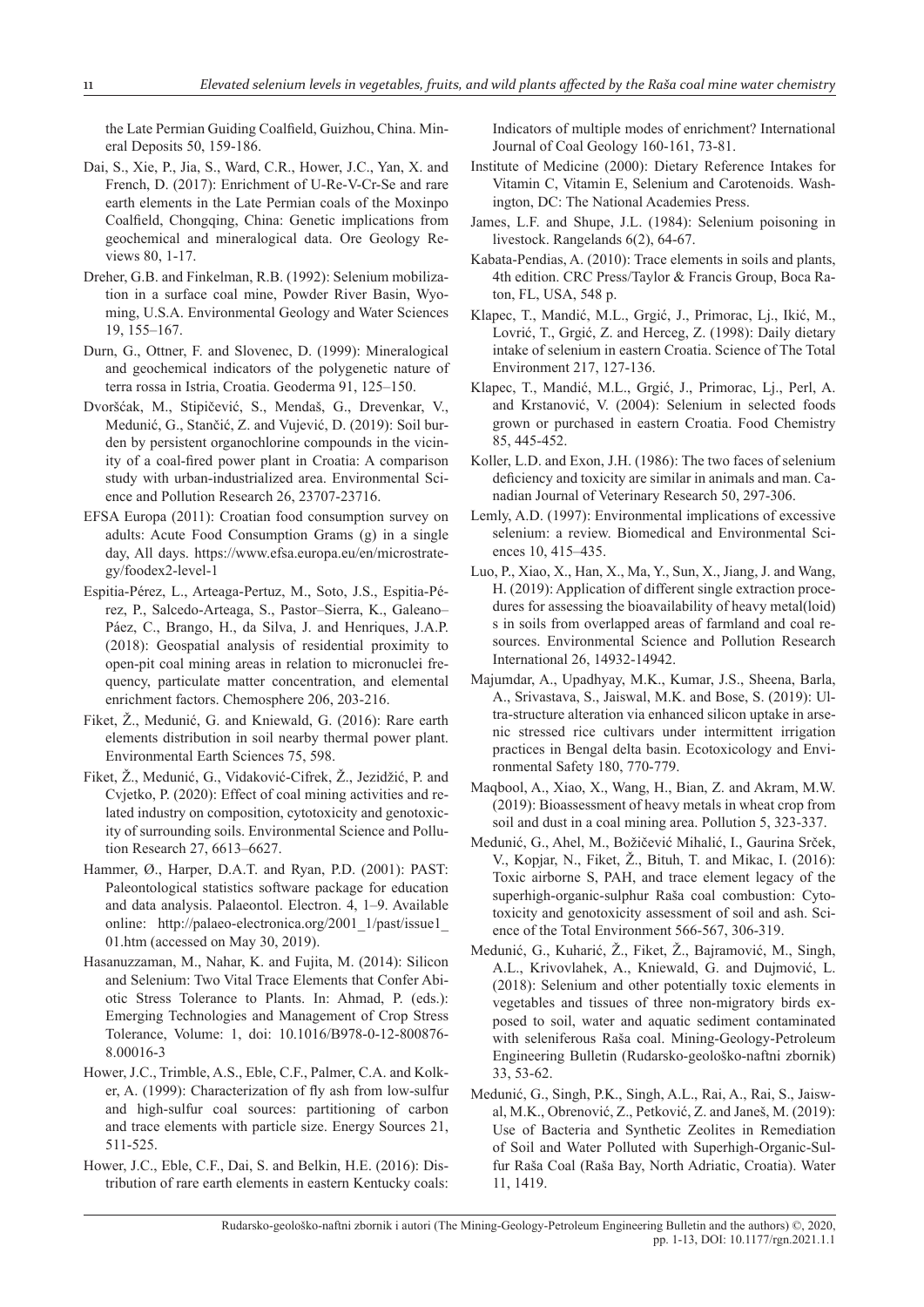- Medunić, G., Grigore, M., Dai, S., Berti, D., Hochella, M.F., Mastalerz, M., Valentim, B., Guedes, A. and Hower, J.C. (2020a.): Characterization of superhigh-organic-sulfur Raša coal, Istria, Croatia, and its environmental implication. International Journal of Coal Geology 217, 103344.
- Medunić, G., Bucković, D., Crnić, A.P., Bituh, T., Gaurina Srček, V., Radošević, K., Bajramović, M. and Zgorelec, Ž. (2020b): Sulfur, metal(loid)s, radioactivity, and cytotoxicity in abandoned karstic Raša coal-mine discharges (the north Adriatic Sea). Mining-Geology-Petroleum Engineering Bulletin (Rudarsko-geološko-naftni zbornik) 36, 3 (No. 50), 18 p. - in press.
- Official Gazette (2005): Regulations on toxins, metal(loid)s, and other contaminants in food (in Croatian). https://narodnenovine.nn.hr/clanci/sluzbeni/2005\_02\_16\_283.html
- Official Gazette (2008): Regulations on water from karst and table waters (in Croatian). Available online: https://narodnenovine.nn.hr/clanci/sluzbeni/2008\_05\_56\_1938.html
- Pappa, E.C., Pappas, A.C. and Surai, P.F. (2006): Selenium content in selected foods from the Greek market and estimation of the daily intake. Science of The Total Environment 372, 100–108.
- Rađenović, A. (2006): Inorganic constituents in coal. Kemija u industriji 55, 65–71.
- Rayman, M.P. (2008): Food-chain selenium and human health: emphasis on intake. British Journal of Nutrition 100, 254–268.
- Reimann, C. and de Caritat, P. (1998): Chemical elements in the environment. Factsheets for the geochemist and environmental scientist. Springer-Verlag Berlin Heidelberg, Germany, 398 p.
- Saikia, B.K., Saikia, J., Rabha, S., Silva, L.F.O. and Finkelman, R. (2018): Ambient nanoparticles/nanominerals and hazardous elements from coal combustion activity: Implications on energy challenges and health hazards. Geoscience Frontiers 9, 863-875.
- Sarwar, M.T., Adrees, M., Hui, Z.H., Weijiang, S. and Maqbool, A. (2019): Comparison study of two different varieties of pea (*Pisumsativum*) crop under different quality of water. Pacific International Journal 02, 58-69.
- Sasmaz, A. (2009): The distribution and accumulation of selenium in root and shoot of the plants naturally grown in the soils of Keban's Pb-Zn-F mining area, Turkey. International Journal of Phytoremediation 11, 385-395.
- Sasmaz, M., Akgul, B. and Sasmaz, A. (2015): Distribution and accumulation of selenium in wild plants growing naturally in the Gumuskoy (Kutahya) Mining Area, Turkey. Bulletin of Environmental Contamination and Toxicology 94, 598-603.
- Sasmaz, M., Obek, E. and Sasmaz, A. (2019): Bioaccumulation of cadmium and thallium in Pb-Zn tailing waste water by Lemna minor and Lemna gibba. Applied Geochemistry 100, 287-292.
- Singh, A.L., Singh, P.K., Singh, M.P. and Kumar, A. (2015): Environmentally sensitive major and trace elements in Indonesian coal and their geochemical significance. Energy Sources, Part A: Recovery, Utilization, and Environmental Effects 37, 1836–1845.
- Sirichakwal, P.P., Puwastien, P., Polngam, J. and Kongkachuichai, R. (2005): Selenium content of Thai foods. Journal of Food Composition and Analysis 18, 47–59.
- Studija izvedivosti (2017): Poboljšanje vodnokomunalne infrastrukture na području Labinštine; Troškovi projekta prema varijantama odvodnje. (Improvement of water utility infrastructure in the Labin area; Project costs according to drainage variants. In Croatian). 48 pp.
- Upadhyay, M.K., Shukla, A., Yadav, P. and Srivastava, S. (2019): A review of arsenic in crops, vegetables, animals and food products. Food Chemistry 276, 608-618.
- White, P.J. (2016): Selenium accumulation by plants. Annals of Botany 117, 217–235.
- WHO (1996): Trace elements in human nutrition. World Health Organization, Geneva, Switzerland.
- Yang, G.Q., Wang, S.Z., Zhou, R.H. and Sun, S.Z. (1983): Endemic selenium intoxication of humans in China. American Journal of Clinical Nutrition 37, 872–881.
- Yudovich, Y.E. and Ketris, M.P. (2006): Selenium in coal: a review. International Journal of Coal Geology 67, 112–126.